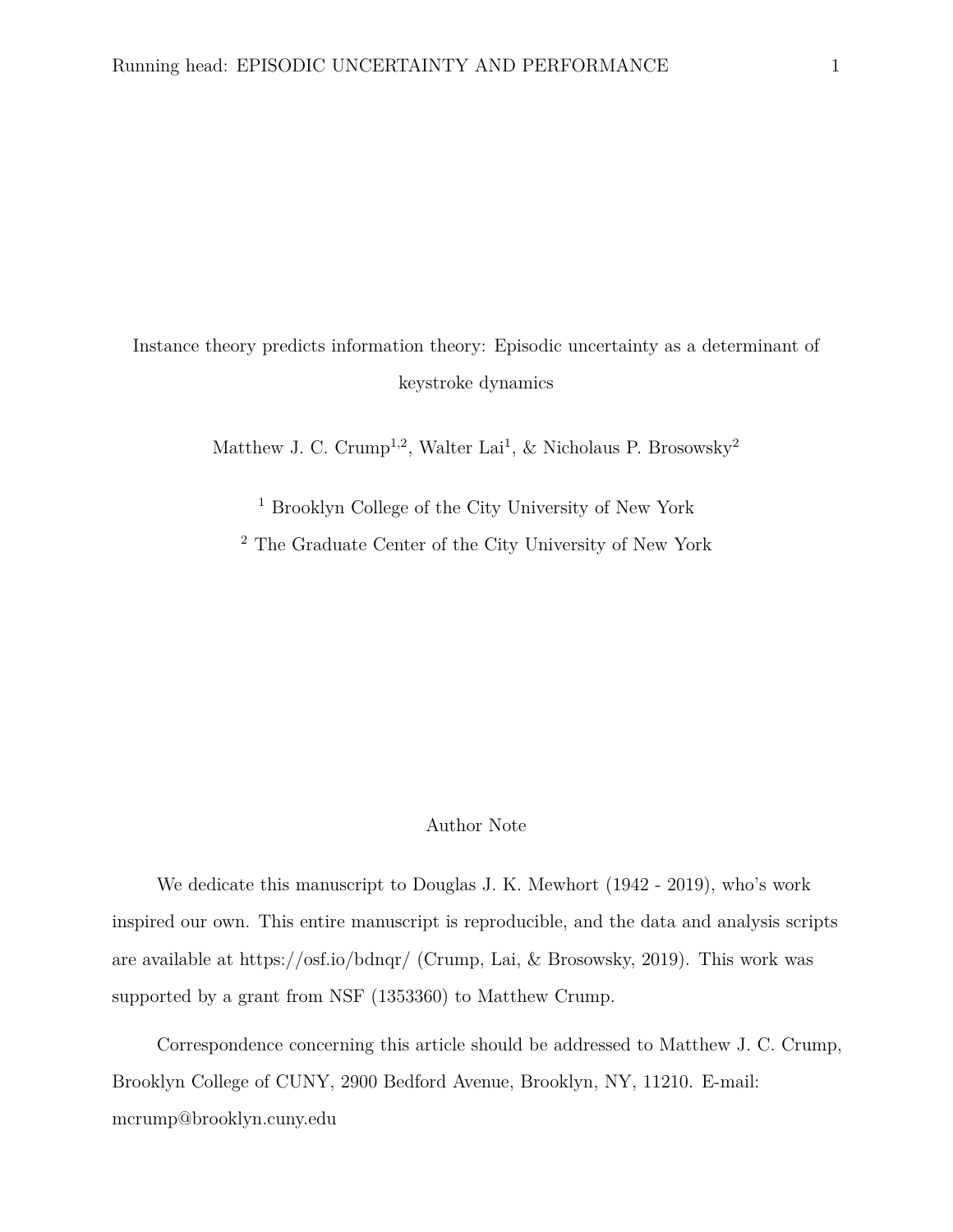#### Abstract

How does prior experience shape skilled performance in structured environments? We use skilled typing of natural text to evaluate correspondence between performance (keystroke timing) and structure in the environment (letter uncertainty). We had  $\sim$ 350 typists copy-type english text. We reproduced Ostry's (1983) analysis of interkeystroke interval as a function of letter position and word length, that showed prominent first-letter and mid-word slowing effects. We propose a novel account that letter position and word length effects on keystroke dynamics reflect informational uncertainty about letters in those locations, rather than resource limited planning/buffering processes. We computed positional uncertainty for letters in all positions of words from length one to nine using Google's n-gram database. We show that variance in inter-keystroke interval by letter position and word length tracks natural variation in letter uncertainty. Finally, we provide a model showing how a general learning and memory process could acquire sensitivity to patterns of letter uncertainty in natural english. In doing so, we draw an equivalence between Logan's (1988) instance theory of automatization and Shannon's measure of entropy (H) from information theory. Instance theory's predictions for automatization as a function of experience follow exactly the uncertainty in the choice set being automatized. As a result, instance theory stands as a general process model explaining how context-specific experiences in a structured environment tune skilled performance.

*Keywords:* Instance Theory, Information Theory, Entropy, Uncertainty, Typing, Performance

Word count: 8109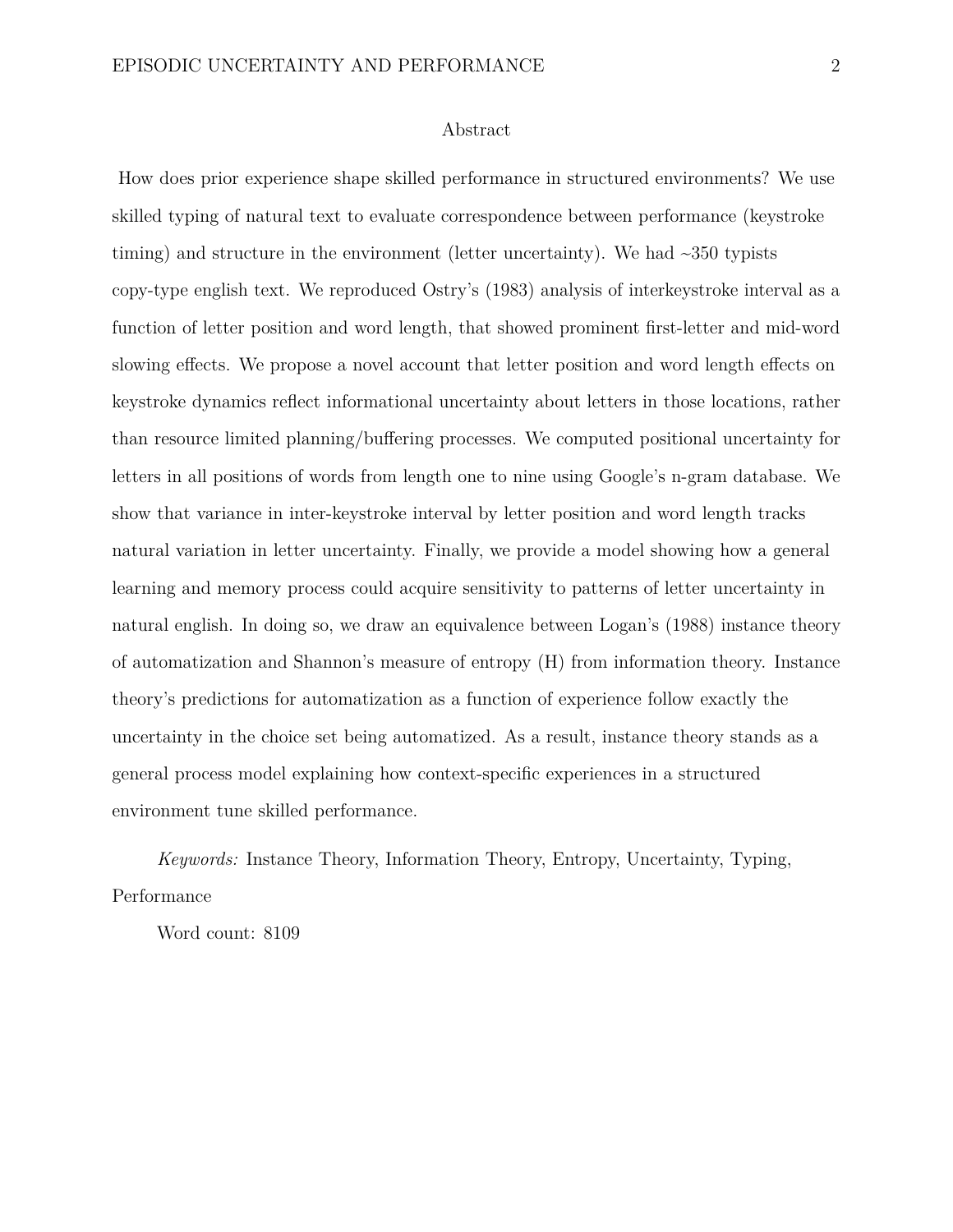Instance theory predicts information theory: Episodic uncertainty as a determinant of keystroke dynamics

# **Public Significance Statement**

We used skilled typing as a task to investigate underlying cognitive processes involved in skilled action sequencing. In general, the major finding was that variation in typing performance at the letter level (how fast or you slow a typist types particular letters) can be well-explained by the statistics of letter occurrences as they appear in natural text. Our findings have implications for cognitive theory, and may also be useful for guiding typing curriculum for training typing skill.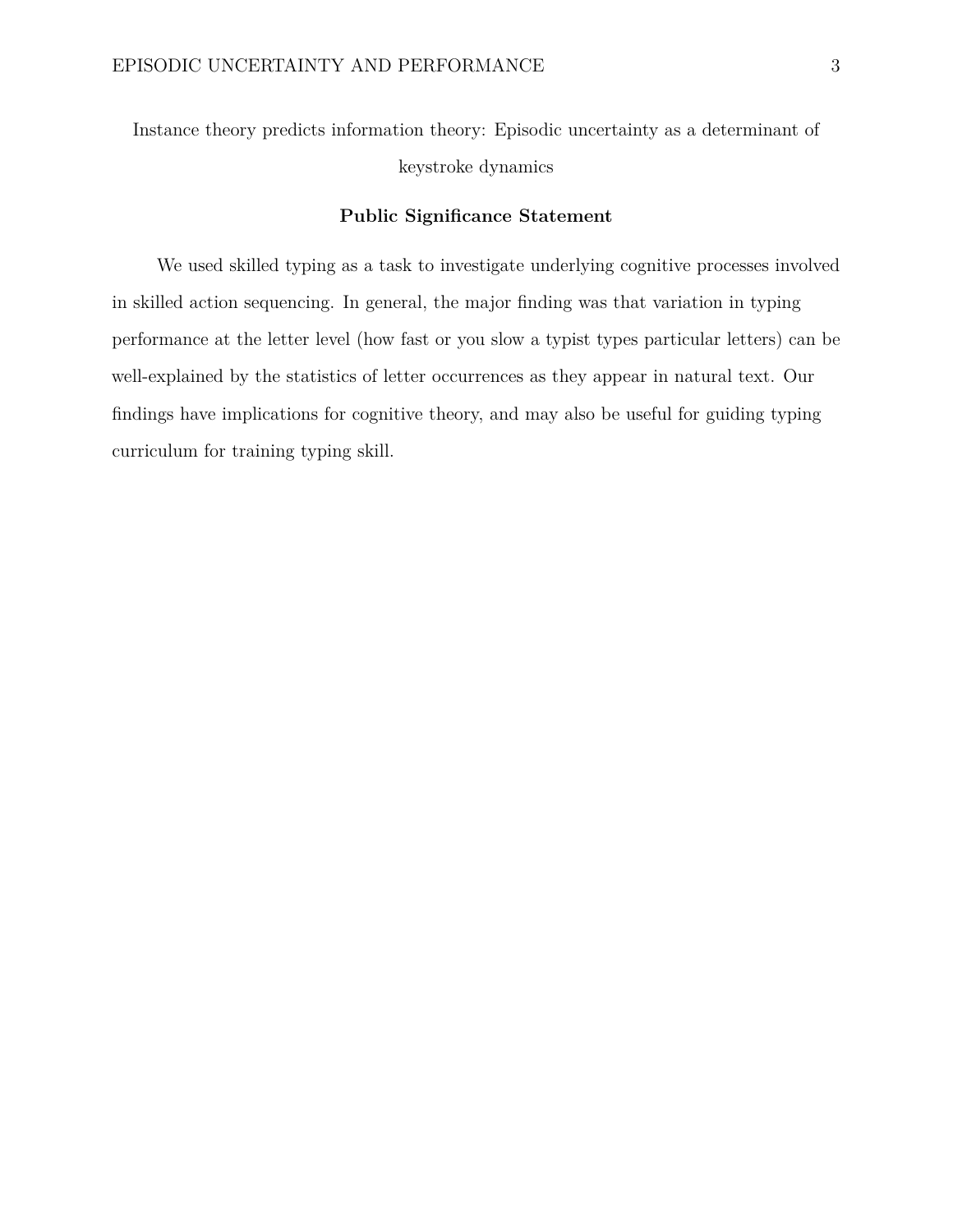# **Introduction**

Theories of cognitive processes run along a continuum from specific to general. On one extreme, cognitive phenomena are explained in terms of dedicated modules (Fodor, 1983) that give rise to cognition by the specialized principles of their internal processing architecture. On the other extreme, cognitive phenomena are explained in terms of general learning and memory processes (Jacoby & Brooks, 1984; Kolers & Roediger, 1984; Rumelhart & McClelland, 1986) that give rise to cognition by applying general processing principles to experience in structured environments (Clark, 2008). Valid theories produce explanations of phenomena by deduction from their processing assumptions, and then compete with other valid theories on the basis of parsimony. When phenomena are explained by general processes, specialized accounts remain sufficient, but not necessary; and, vice versa. We continue in this tradition by proposing and validating a general process account of keystroke dynamics in skilled typing performance. We show that keystroke dynamics can emerge from a general memory process sensitive to structure (uncertainty) in the natural language environment.

We identified the following pre-requisites as necessary for our approach. We assume that performance is driven by learning processes sensitive to the structure in the environment. So, we require a tool for describing the structure of environmental inputs. And, we require a model that articulates how learning about the structure of an environment produces performance. Finally, we require a task where the relation between performance and a structured environment can be measured. We use information theory (Shannon & Weaver, 1949) to measure the structure of the letters that typists' type, instance theory (Logan, 1988) to model how typists' performance is shaped by the typing environment, and the task of continuous typing (Logan & Crump, 2011) to measure keystroke dynamics as a function of the structure in the typing environment.

There are many typing phenomena to explain (Salthouse, 1986), and several existing models of typing (Heath & Willcox, 1990; John, 1996; Logan, 2018; Rumelhart & Norman,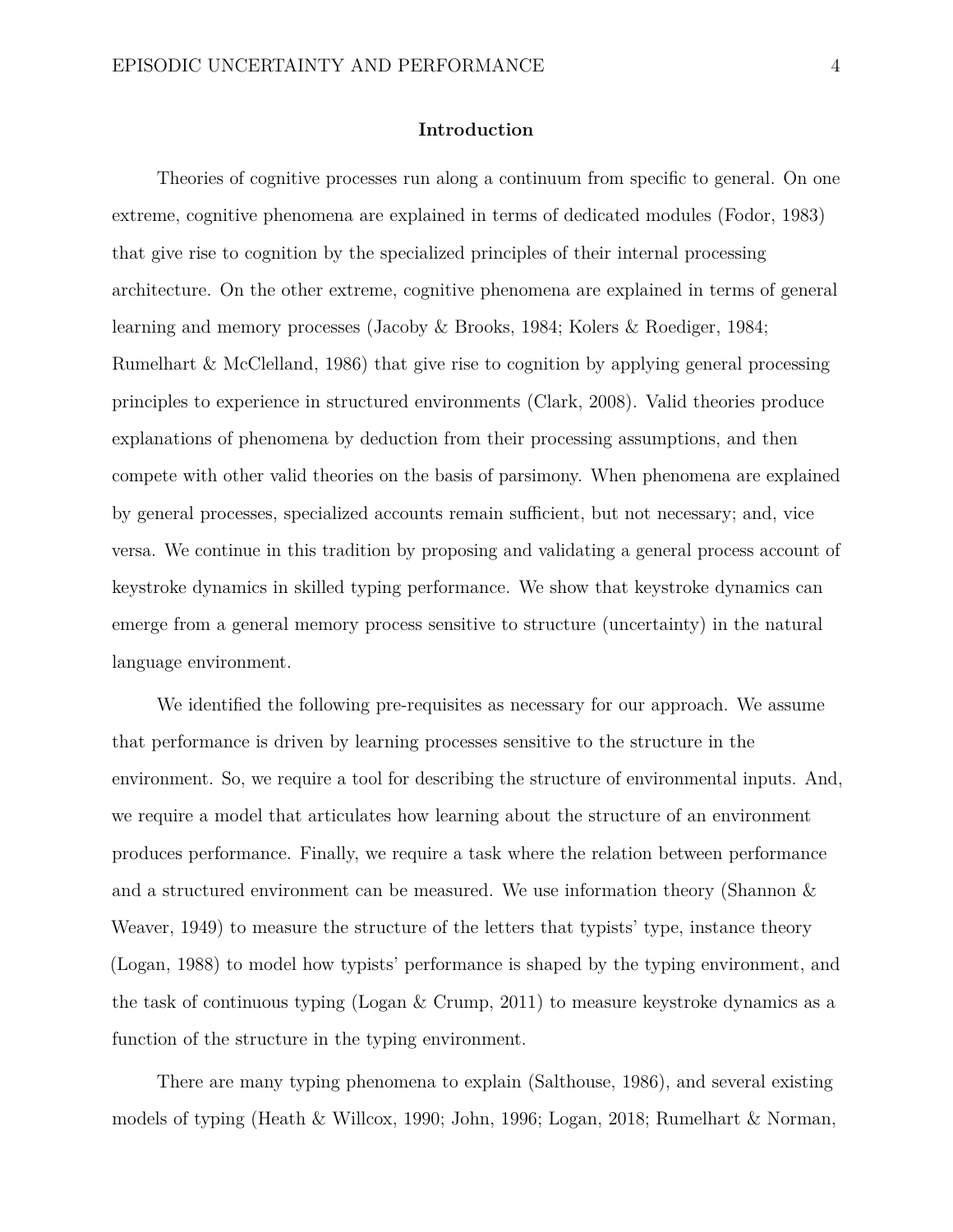1982; Wu & Liu, 2008). Our goal here was not to provide another general model of typing, and we expect that our model will fail to explain many aspects of typing performance. Instead, we focus our efforts empirically and theoretically as follows. Empirically, we examine whether typing performance is constrained by structure in the natural language. Theoretically, we propose a general processing account that predicts how structure in the natural language should constrain typing performance. These aims contribute to the broader goals (beyond the scope of this paper) of determining whether specialized or general accounts are necessary or sufficient to explain typing performance, and then adjudicating between them.

We focused on two typing phenomena, the word-initiation/first-letter slowing effect, and the mid-word slowing effect, which are both observed in continuous copy-typing of words presented in sentences. First-letter slowing refers to longer keystroke times for letters in the first position of a word compared to other letters. Mid-word slowing refers to an inverted U shaped pattern, with longer interkeystroke intervals (IKSIs) for letters in the middle of a word compared to letters at the beginning and ending of a word. First-letter and mid-word slowing were clearly demonstrated by Ostry (1983), who showed systematic effects of letter position and word length on IKSIs.

We chose these phenomena for two reasons. First, both phenomena have been explained in terms of specialized processes, and it remains unclear whether those accounts are necessary to explain the phenomena. Second, we have not found work replicating Ostry's (1983) results, and Salthouse (1986) suggested that effects of word length do not systematically influence interkeystroke intervals, so the effects of letter position and word length on interkeystroke interval remain unclear.

First-letter slowing has been explained in terms of planning and buffering processes associated with typing a whole word (Salthouse, 1986). For example, the time associated with retrieving a motor program for a word, parsing the word into letters, planning the sequence, or initiating the execution of the sequence after it is buffered, could cause the first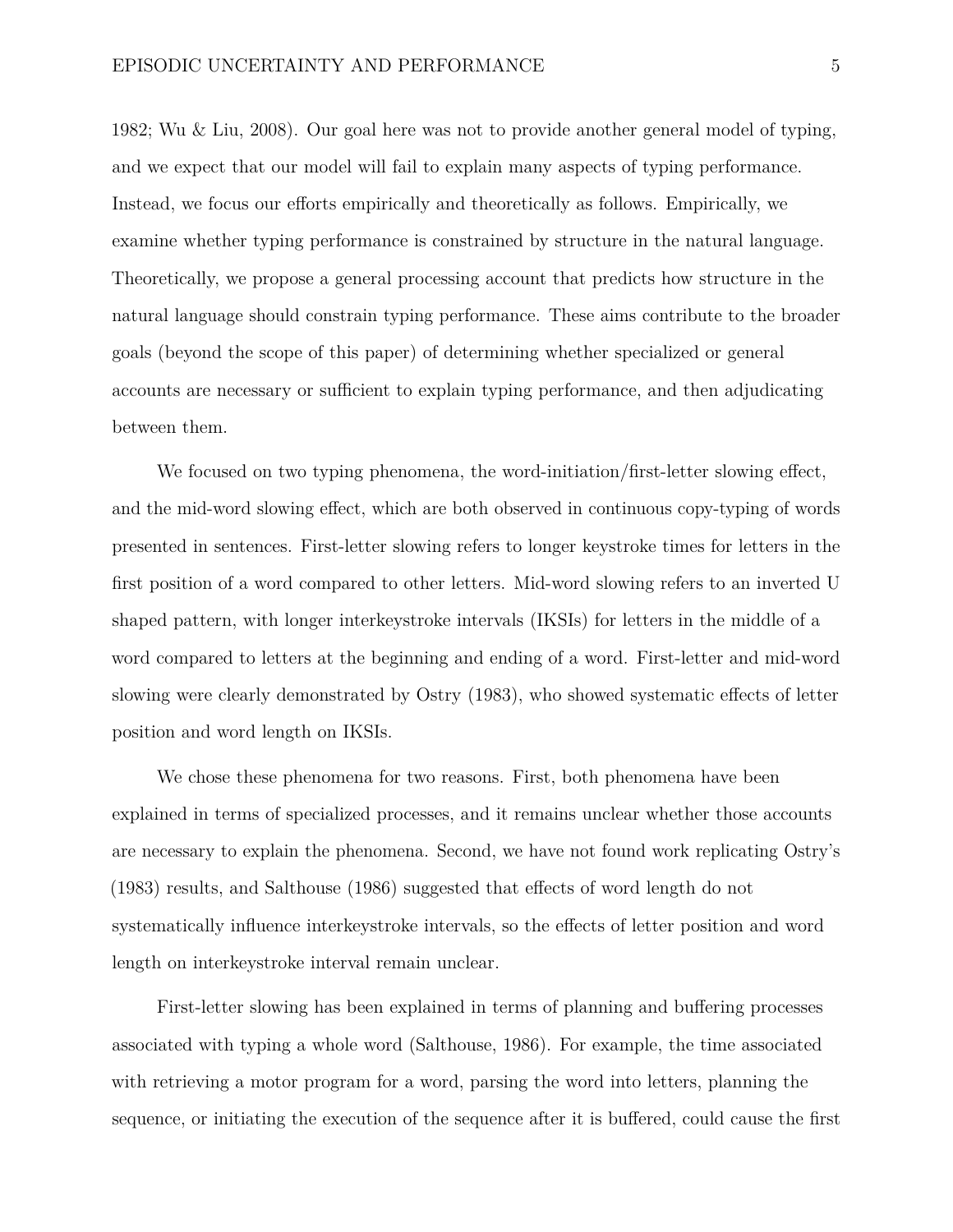letter in a word to be produced more slowly than other letters. Mid-word slowing has been explained in terms of rising interference from ongoing sequencing, or from micro-planning of syllables that occur in the middle of words (Will, Nottbusch, & Weingarten, 2006). These explanations rely on largely unspecified planning and execution processes.

To develop an alternative, we entertained a simple question: are more predictable letters typed faster than less predictable letters? More specifically, we wondered whether natural variation in letter uncertainty as a function of letter position and word length would magically (in the sense of Miller, 1956) correspond to the observed variation in interkeystroke intervals as a function of letter position and word length. Such a demonstration would license consideration of how a general learning process sensitive to letter uncertainty could explain effects of letter position and word length on interkeystroke intervals.

Prior work shows that typists are sensitive to structures in the text the type. For example, IKSIs are correlated with letter and bigram frequency (Behmer & Crump, 2017; Grudin & Larochelle, 1982; Salthouse, 1984; Terzuolo & Viviani, 1980), trigram frequency (Behmer & Crump, 2017), and word frequency (Vinson, 2017). Individual keystroke times are influenced by the immediate letter context in which they occur (Gentner, 1982; Shaffer, 1973). IKSIs are also influenced by orthographic structure (Massaro & Lucas, 1984; Pinet, Ziegler, & Alario, 2016; Will et al., 2006). Finally, IKSIs are much shorter for letter strings from a natural language, compared to random letter strings (Behmer & Crump, 2017; Shaffer & Hardwick, 1968). These demonstrations suggest that typing performance is partly determined by a learning process sensitive to structure inherent to natural texts.

Following Shannon and Weaver (1949), we use information theory as a tool to measure structure in natural texts. The summary statistic H measures the entropy or uncertainty in any discrete probability distribution of a set of items. H goes to 0 for distributions that are perfectly predictable (e.g., when one item occurs  $100\%$  of the time). H goes to its maximum value for distributions that are completely unpredictable, fully entropic, or maximally uncertain (e.g., when all items occur with equal probability). Shannon's H is defined as: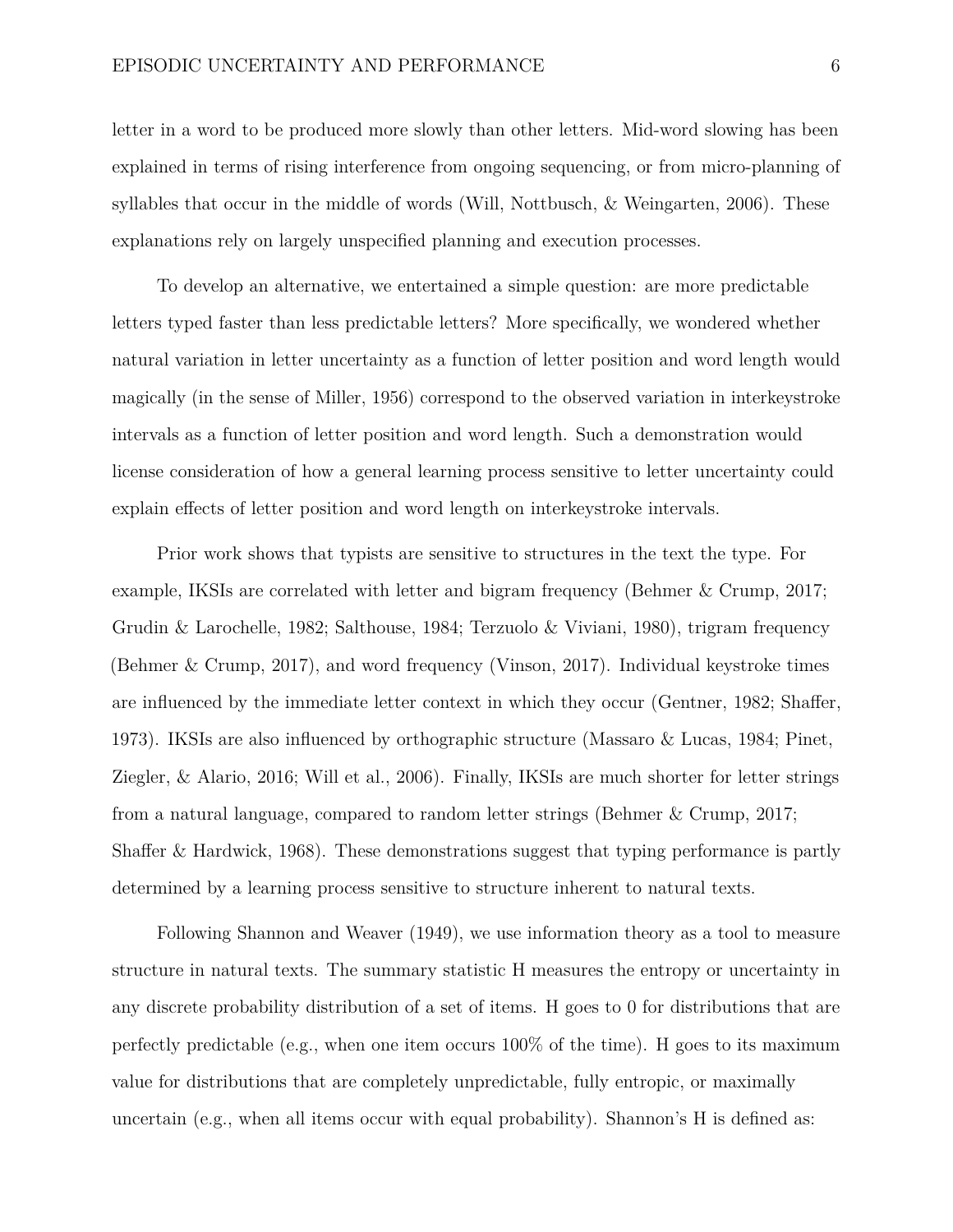# $H = -\sum p \log_2 p$

where, p is the probability of occurrence for each item in a given distribution. H is the number of bits needed to represent the distribution. To apply this to letter uncertainty, consider the set of the 26 lowercase letters from a to z. For this set, H can range from 0 to  $\sim$ 4.7. H approaches 4.7 as letter probabilities approach a uniform distribution, indicating all letters are equiprobable,  $H = -\sum_{i=1}^{\infty} \log_2 \frac{1}{26} = 4.7004$ . H by definition is less than 4.7 for all unequal letter probability distributions, where some letters occur with higher or lower probabilities than others.

Most important, H can be calculated for any letter probability distribution. For example, if separate letter probability distributions for every letter position across words of every length in natural English text could be obtained, then the letter uncertainty for each position by word length could be calculated; and, correspondence between letter uncertainty and interkeystroke intervals as a function of letter position and word length could be evaluated.

Our empirical question also ties into the well known application of information theory to choice-reaction time performance. For example, Hick (1952), and Hyman (1953) showed that choice reaction time, which was known to increase as a function of set-size, increases linearly as a function of choice uncertainty in the set (measured by H), rather than set-size per-say. Although there are numerous exceptions to the Hick-Hyman law (for a review see, Proctor & Schneider, 2018), we are not aware of any work that has determined whether typing performance (a continuous 26-AFC choice-task, assuming lower case for convenience) depends on letter uncertainty. If typing performance does depend on letter uncertainty, then a model based explanation of the dependency is required.

# **Overview of present study**

We first reproduce Ostry's (1983) analysis of interkeystroke intervals as a function of letter position and word length. We used the dataset collected by Behmer and Crump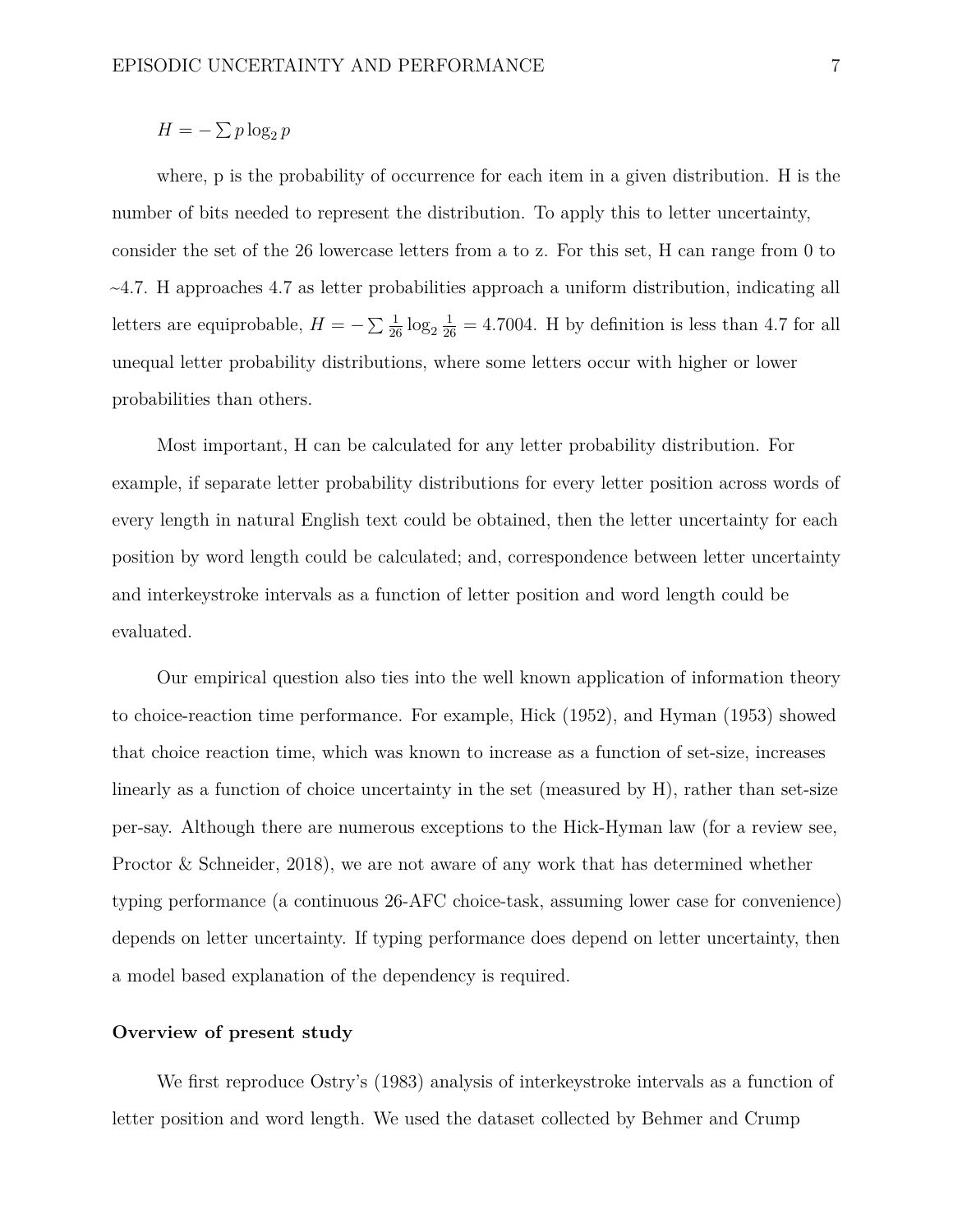(2017), who had 346 typists copy type five paragraphs of natural English text. Then we estimated letter uncertainty in natural English for each letter position in words of different lengths. We used letter frequency counts from Google's Ngram project provided by Peter Norvig, who made tables of separate letter frequency distributions as a function of letter position and word length. We converted these frequency distributions to letter probability distributions to calculate letter uncertainty (H) for each letter position in words of length one to nine. We show that natural variation in letter uncertainty can explain large portions of variance in interkeystroke intervals as a function of letter position and word length; and, we develop a formal model of these results using the instance theory of automatization (Logan, 1988). In the general discussion we evaluate whether planning accounts of first-letter and mid-word slowing remain necessary in light of the present findings.

#### **Methods**

We re-analyzed copy-typing data from 346 participants who completed an online typing task (Behmer & Crump, 2017). The procedure was approved by the institutional review board at Brooklyn College of the City University of New York. Participants were recruited through Amazon's Mechanical Turk, and used a web-browser to copy-type five paragraphs from the Simple English Wiki (average 131 words each), and perform additional typing tasks (such as typing random letter strings and english-like nonwords). See the supplementary materials for additional details about the design.

# **Data analysis and pre-processing**

We used R for all the analyses, figure generation, model simulation, and to write this paper as a reproducible manuscript. All of the code necessary to reproduce this manuscript can be found at [https://osf.io/bdnqr/.](https://osf.io/bdnqr/)

For each subject, we applied the following pre-processing steps to their performance on the five English paragraphs. We included IKSIs only for keystrokes involving a lower case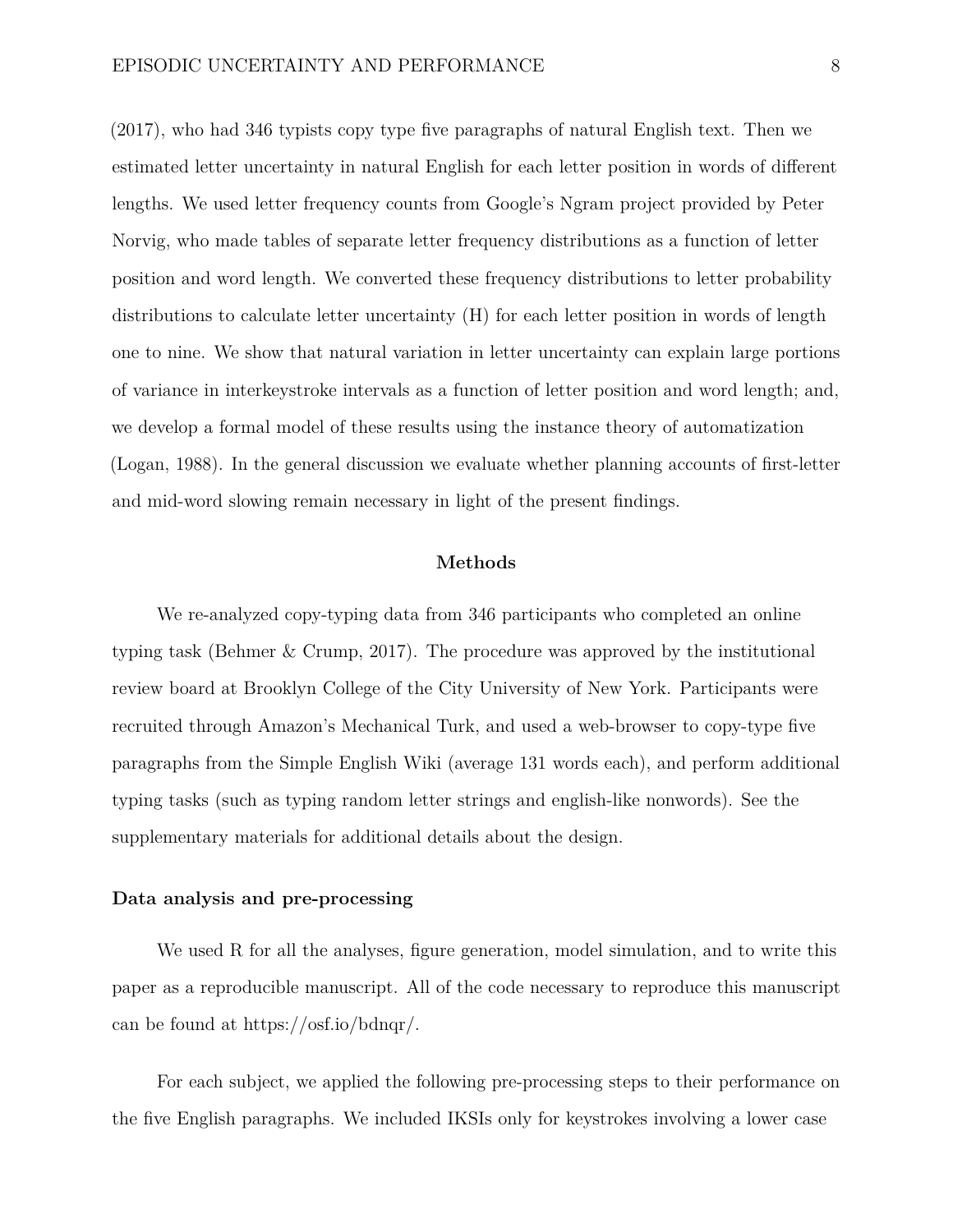letter, and only for correct keystrokes that were preceded by a correct keystroke. Outlier IKSIs were removed for each subject, on a cell-by-cell basis, using the Van Selst and Jolicoeur (1994) non-recursive moving criterion procedure, which eliminated approximately 3% of IKSIs from further analysis.

# **Results**

# **Typing Performance**

For each subject, we calculated mean IKSIs as a function of letter position and word length (see Figure [1\)](#page-32-0). Visual inspection of [1](#page-32-0) shows that mean IKSIs for first positions were generally longer than mean IKSIs for other positions; and, that mean IKSIs in middle positions were generally longer than mean IKSIs in surrounding positions.

To assess first-letter slowing, we compared first versus second position IKSIs for words with two to nine letters (see Figure [2A](#page-33-0)). We submitted mean IKSIs to a 2x8 repeated measures ANOVA with letter position (1st and 2nd) and word length (2, 3, 4, 5, 6, 7, 8, and 9) as factors. We found a significant main effect of letter position,  $F(1,345) = 381.42$ ,  $MSE = 24,325.26, p < .001, \hat{\eta}_G^2 = .213$ , showing slower typing speeds in the first position (*M*  $= 229$ ms) as compared to the second ( $M = 147$ ms). We also found a significant main effect of word length,  $F(3.63, 1252.61) = 496.38$ ,  $MSE = 1,137.71$ ,  $p < .001$ ,  $\hat{\eta}_G^2 = .056$ , and an interaction between word length and letter position,  $F(4.02, 1387.04) = 110.07$ ,  $MSE = 796.22, p < .001, \hat{\eta}_G^2 = .010$ . Generally speaking, the first-letter slowing effect increased with longer words, plateauing at word length eight.

To assess mid-word slowing, we adopted the same procedure as Ostry (1983): From each word length, we selected the position with the longest reaction time between positions three through nine as the "middle". We then compared typing performance from the middle position to the second position across words with five to nine letters (see Figure [2B](#page-33-0)). We submitted mean IKSIs to a 2x4 repeated measures ANOVA with letter position (2nd and middle) and word length (5,6,7, and 8) as factors. We found a significant main effect of letter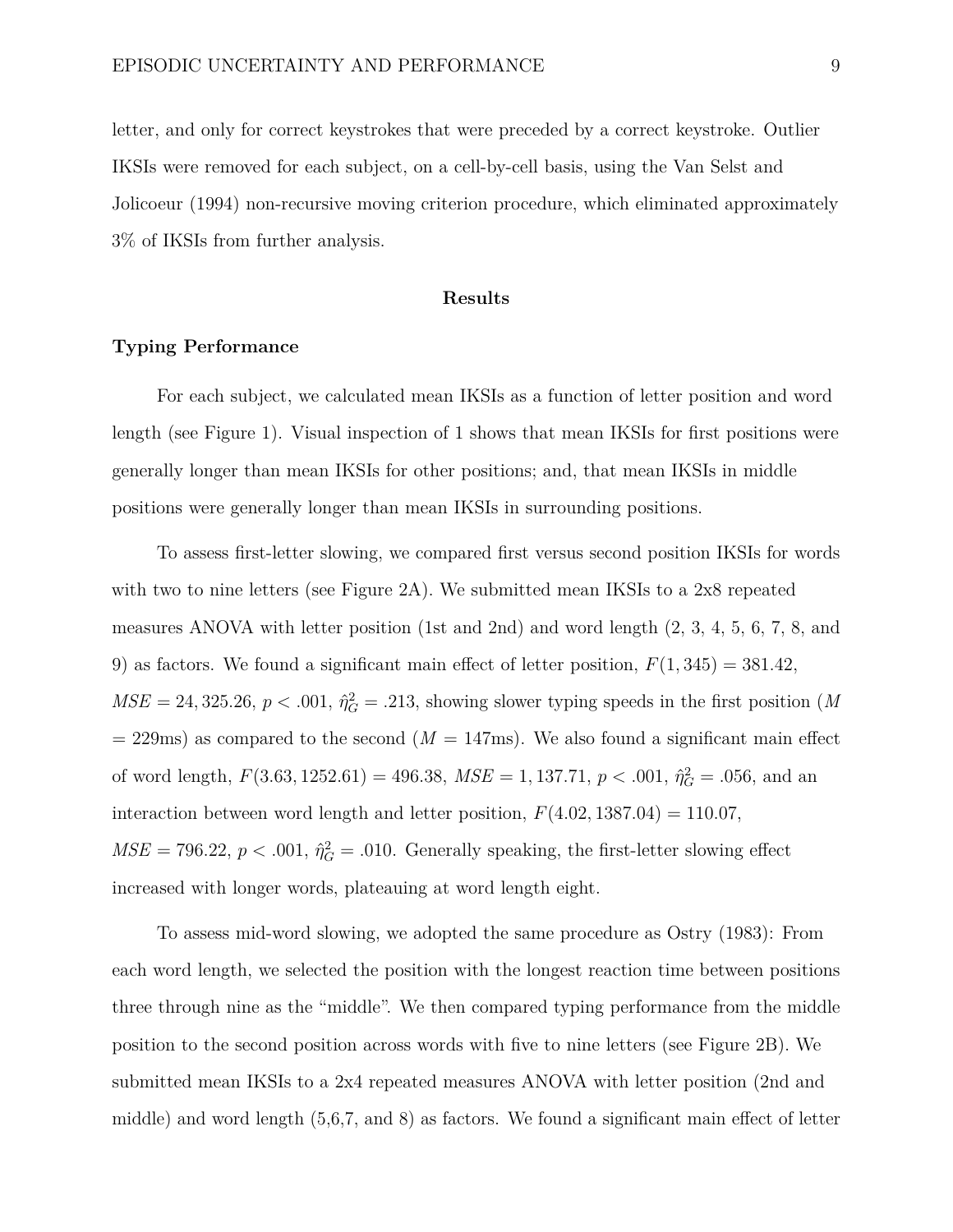position,  $F(1, 345) = 426.38$ ,  $MSE = 838.52$ ,  $p < .001$ ,  $\hat{\eta}_G^2 = .049$ , showing slower typing speeds for the middle position ( $M = 176$ ms) as compared to the second position ( $M =$ 156ms). We also found a significant main effect of word length, *F*(2*.*44*,* 842*.*25) = 151*.*42,  $MSE = 547.32, p < .001, \hat{\eta}_G^2 = .028$ , and a significant interaction between word length and letter position,  $F(2.97, 1024.49) = 58.89$ ,  $MSE = 335.74$ ,  $p < .001$ ,  $\hat{\eta}_G^2 = .008$ . As with first-letter slowing, the mid-word slowing effect increased as a function of word length and plateaued at word length eight.

#### **Letter Uncertainty by position and word length**

The primary question of interest was whether natural variation in letter uncertainty explains variance in mean IKSI by position and word length. We estimated letter uncertainty by position and word length from Google's Ngram database [\(https://books.google.com/ngrams\)](https://books.google.com/ngrams), which provides frequency counts of letters and words occurring in Google's corpus of millions of digitized books. Letter frequency counts for letters a to z, for each position in words from length one to nine, were obtained from Peter Norvig's website [\(http://norvig.com/mayzner.html\)](http://norvig.com/mayzner.html).

For each of the 45 letter frequency distributions (position x word length), we computed Shannon's H (entropy) to quantify letter uncertainty. We converted each letter frequency distribution to a probability distribution and then calculated H for each distribution. Figure [3](#page-34-0) displays estimates of letter uncertainty (H) as a function of letter position and word length (unigram: circle/solid line). We discuss the H values for the bigram estimates in a following section.

To our knowledge this a novel analysis of how letter uncertainty in natural English varies by word length and position. We were interested in whether letters appearing the first position of words would have larger H values than letters in other positions; and, whether letters appearing in the middle of words would have larger H values than letters appearing around the surrounding positions. Visual inspection of the graph shows letters in the first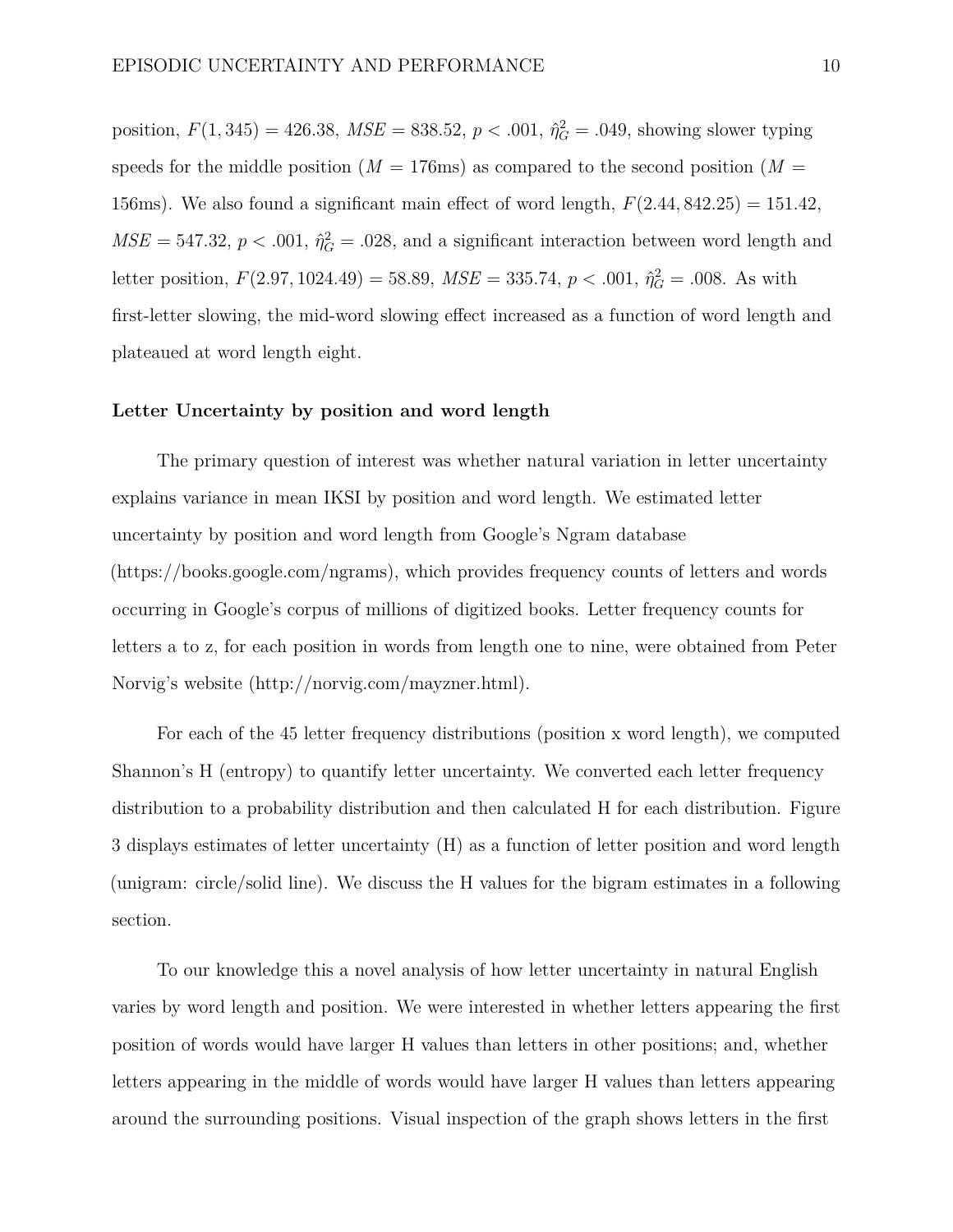position have generally larger H values than other positions, and letters in the middle positions have generally larger H values than letters surrounding the middle position. This suggests that natural variation of letter uncertainty across position and word in English may account for aspects of the first-letter and mid-word slowing phenomena in typing.

#### **Letter Uncertainty and Mean IKSI**

If the Hick-Hyman law applied to continuous typing we would expect a neat linear relationship between mean IKSIs and letter uncertainty. Figure [4](#page-34-1) shows a plot of mean IKSIs taken from all positions and word lengths against letter uncertainty (panel A).

A linear regression with group mean IKSIs (collapsed over subjects) as the dependent variable, and letter uncertainty as the independent variable showed a significant positive trend,  $F(1, 43) = 11.82$ ,  $p = 0.0013$ ,  $R^2 = 0.22$  (IKSI = 59.75 + 30.49  $*H$ ). We also conducted separate linear regressions for each subject and found similar results. For example, the mean correlation was  $r = 0.67$  (SE = 0.0089); mean  $R^2 = 0.48$  (SE = 0.0091); and mean  $p = 0.021$  (SE = 0.0058).

# **Interim Discussion**

We can conclude that letter uncertainty as a function of position and length explains a small amount variation in mean IKSIs during continuous typing. The present analysis does not provide strong evidence that a process sensitive to letter uncertainty causes both first-letter and mid-word slowing. For example, all of the first position mean IKSIs are longer than mean IKSIs for other positions at comparable levels of letter uncertainty. And, a linear regression on the group mean IKSIs including letter uncertainty and position (first letter vs. other letter) as independent variables explains much more variance,  $R^2 = 0.86$ , p < .001, than the regression only including letter uncertainty.

This pattern invites a dual-process interpretation. For example, first-letter slowing could be explained by a planning process that increases first position IKSIs as a function of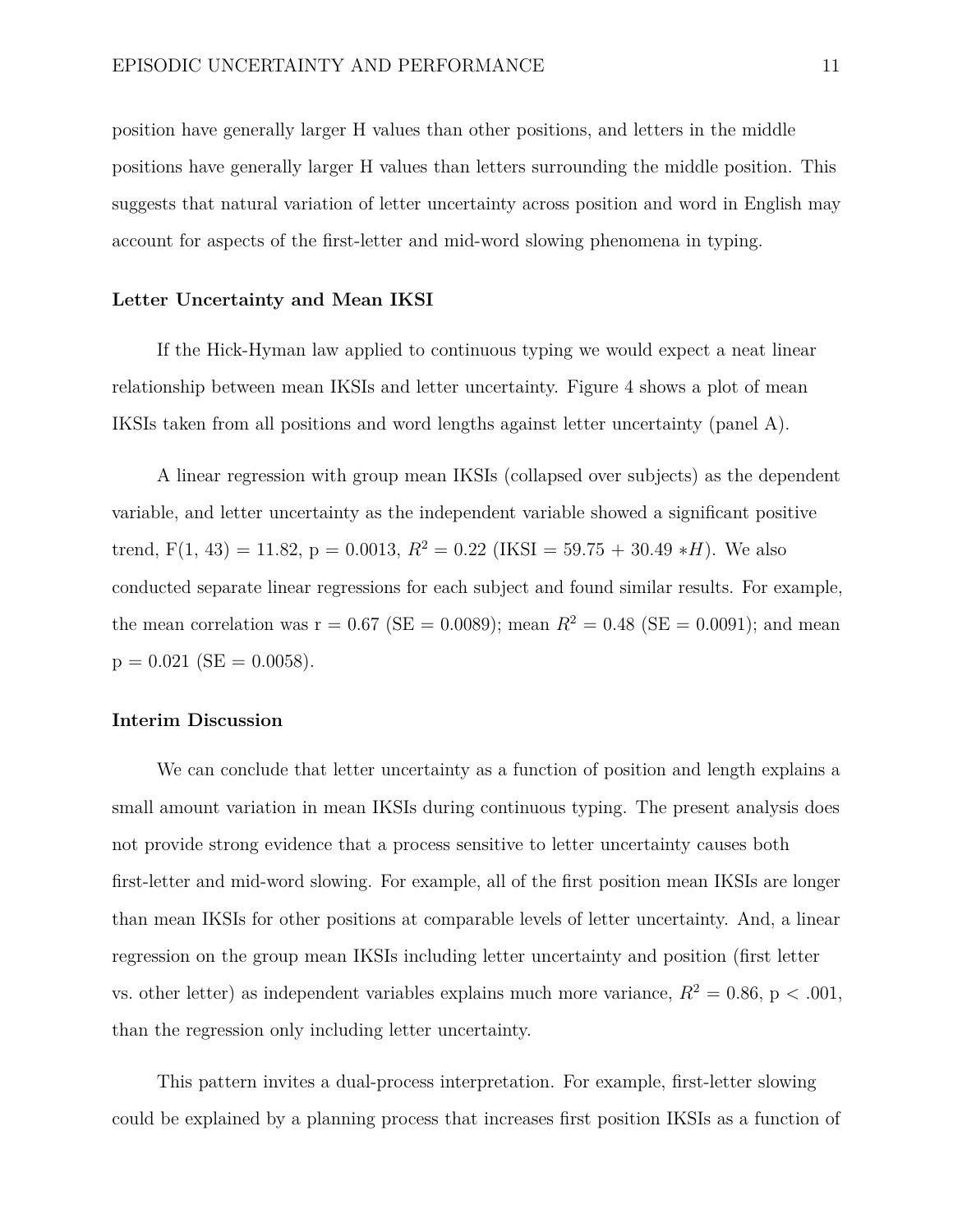word length. Longer words have more letters, thus plan construction and buffering is assumed to take more time before sequence production begins. At the same time, the finding that letter uncertainty does explain some variance in mean IKSI across position suggests that sequence production is also influenced by a process sensitive to letter uncertainty.

# **Letter Uncertainty by position, word length, and n-1 letter identity**

Determining whether first-letter and mid-word slowing could emerge from a process sensitive to letter uncertainty depends on how letter uncertainty is calculated. Letter uncertainty can be calculated from any discrete probability distribution of letters. In the previous section we somewhat arbitrarily calculated letter uncertainty separately for each letter position in words of length one to nine. However, the number of alternative schemes is vast. For example, we could further conditionalize position by word length probability distributions by the identities of letters occurring in any position n-1 to n-x, or n+1 to n+y of a specific position. Furthermore, we could conditionalize letter distributions upon any permissible number of preceding or succeeding n-grams (groups of letters).

Although an exhaustive calculation of letter uncertainty is beyond the scope of this paper, we nevertheless took one further step and calculated letter uncertainty by position and word length, conditionalizing upon n-1 letter identity (referred to as bigram uncertainty in figure [3\)](#page-34-0). Fortunately, Norvig [\(http://norvig.com/mayzner.html\)](http://norvig.com/mayzner.html) also provided bigram frequency counts from the Google Ngram corpus as a function of position and word length. We calculated letter uncertainty in the following manner. First position letters have no preceding letter, so H as a function of word length was identical to our prior calculation. For letters in positions two to nine, for all word lengths, we calculated H for every n-1 letter identity, multipled each H by the overall probability of each letter in the n-[1](#page-11-0) position<sup>1</sup>, and then took the sum of the Hs to create a weighted mean H. For example, the second position

<span id="page-11-0"></span><sup>&</sup>lt;sup>1</sup> Thanks to reviewer Michael Masson for suggesting we weight H for each n-1 letter distribution as a function of n-1 letter probability.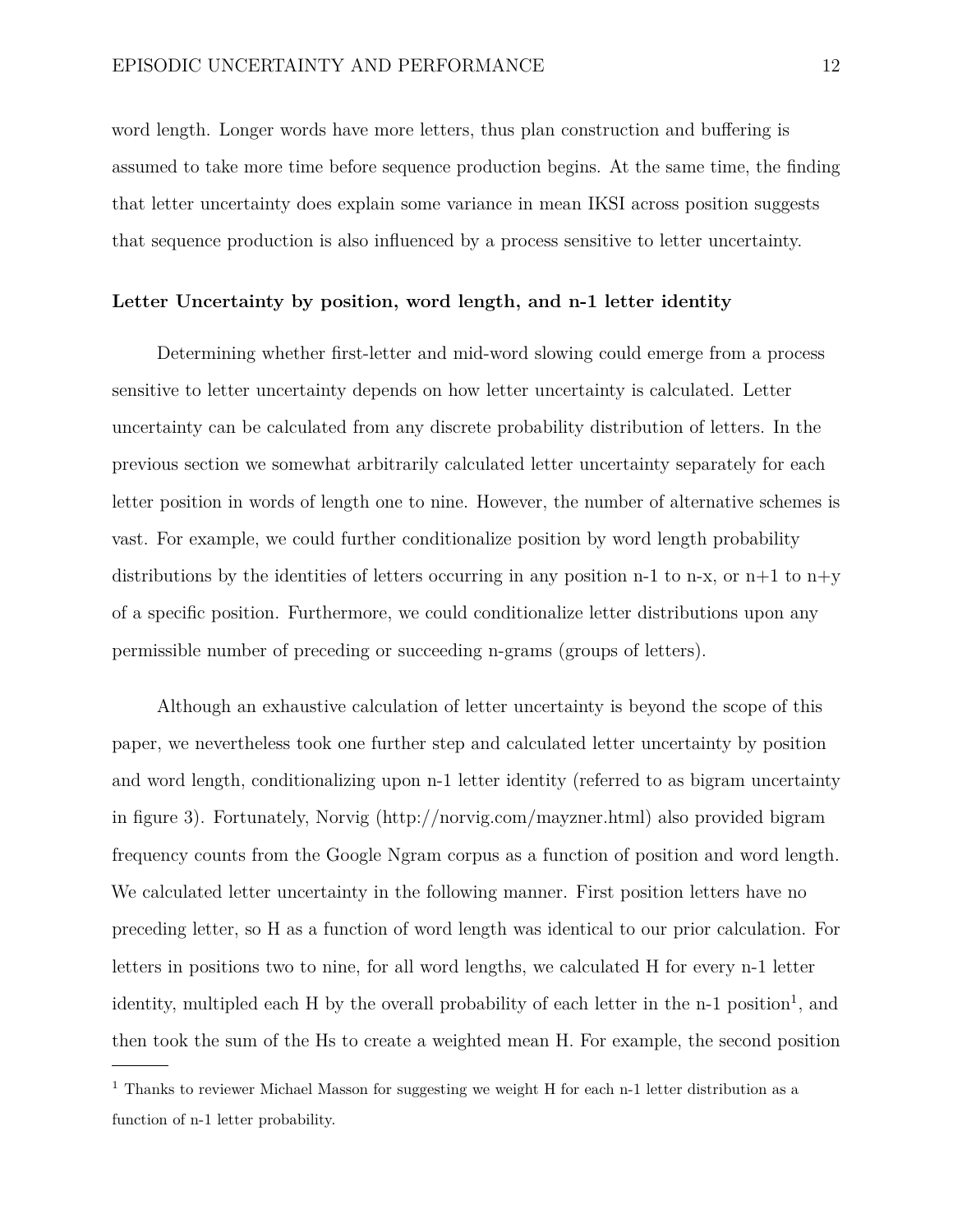of a two-letter word has a maximum of 26 letter probability distributions, one for each possible n-1 letter (a to z). We calculated H for all n-1 distributions, weighted the Hs by the probabilities of each n-1 letter, then took the sum of the weighted Hs as the mean letter uncertainty for that position. Panel B of figure [3](#page-34-0) shows mean H conditionalized by n-1 letter identity, as a function of letter position and word length.

Unsurprisingly, letter uncertainty is decreased when n-1 letter identity is known. Compared to the unigram uncertainty measures, we see that H for letters in positions two to nine is much lower when n-1 letter identity is taken into account. More important, the pattern of H in Figure [3](#page-34-0) much more closely resembles the pattern of mean IKSIs in Figure [1.](#page-32-0)

Figure [4B](#page-34-1) displays a scatterplot of mean IKSIs as a function of letter uncertainty conditionalized by letter n-1 identity across positions and word length. A linear regression on mean IKSIs using the new measure of letter uncertainty as the independent variable showed a strong positive relationship,  $F(1, 43) = 101.48$ ,  $p < 0.001$ ,  $R^2 = 0.70$  (IKSI = 77.00 + 34.31 ∗*H*). Including n-1 letter identity into the estimate of letter uncertainty clearly allowed H to explain much more variance in mean IKSIs compared to the previous measure of H.

Finally, we conducted a linear regression that included letter position (first position vs. other position) along with H (conditionalized by n-1 letter identity, position, and length). That model explained the largest amount of variance,  $R^2 = 0.88$ ,  $p < .001$ , compared to all previous models. We discuss this finding with respect to explanations of first-letter and mid-word slowing in the general discussion.

#### **An instance-based model**

We have shown that variation in mean IKSIs as a function of letter position and word length can be well explained by natural variation in letter uncertainty conditionalized by letter n-1 identity, position, and word length. The correlational nature of this evidence prevents any causal conclusions about how variation in mean IKSI might be caused by variation in uncertainty. In the general discussion we discuss further steps for future work to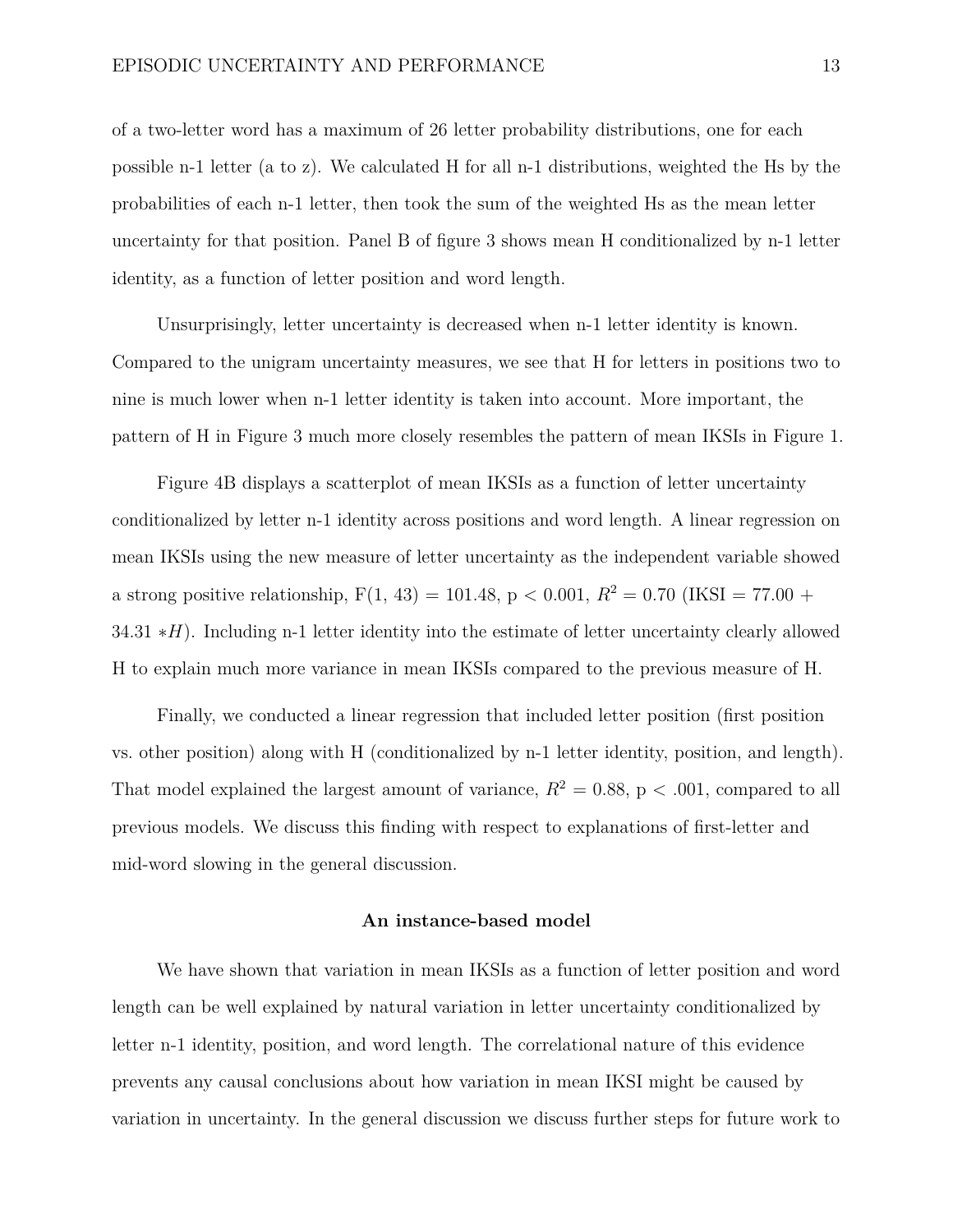establish causality by experiment. In addition to empirical work, it is also necessary to provide a working process model that articulates how variation in letter uncertainty could cause variation in mean IKSIs. In this section, we establish theoretical plausibility by showing that letter uncertainty influences on performance can be explained in terms of Logan's (1988) instance theory of automatization.

### **Prior modeling work**

Before describing our modeling approach, we first point out that instance-based models have already been used to explain reaction time phenomena that depend on informational uncertainty. For example, Jamieson and Mewhort (2009) showed that a variant of MINERVA 2 (Hintzman, 1984, 1986, 1988), an instance-based theory of memory, can explain performance in a variety of serial reaction time tasks (e.g., Nissen & Bullemer, 1987), and explain the dependence of choice-reaction times on the Hick-Hyman law (Hick, 1952; Hyman, 1953). Both are critical antecedents to the present work, and we discuss each in turn.

In a typical serial reaction time task, participants identify the location of a stimulus that could appear in one of four locations as quickly and accurately as possible. In this task, performance depends on the predictability of the target locations. When the location of the stimuli vary randomly from trial-to-trial, little to no learning is observed (mean RTs do not decrease much with practice. When the location of the stimuli follows a hidden repeating sequence, learning is observed (mean RTs get much shorter with practice). Jamieson and Mewhort (2009) conducted a version of the SRT using probabilistic sequences that varied in informational uncertainty. They found that people learned more as the uncertainty in the sequence decreased (became more predictable). Furthermore, they modeled those results with MINERVA 2, thereby demonstrating that an instance-based model learns about sequences as a function of the amount of information in the sequence. There are clear parallels between typing and the SRT task, in that typing is a real-world task where people learn to produce sequences that vary in their informational uncertainty.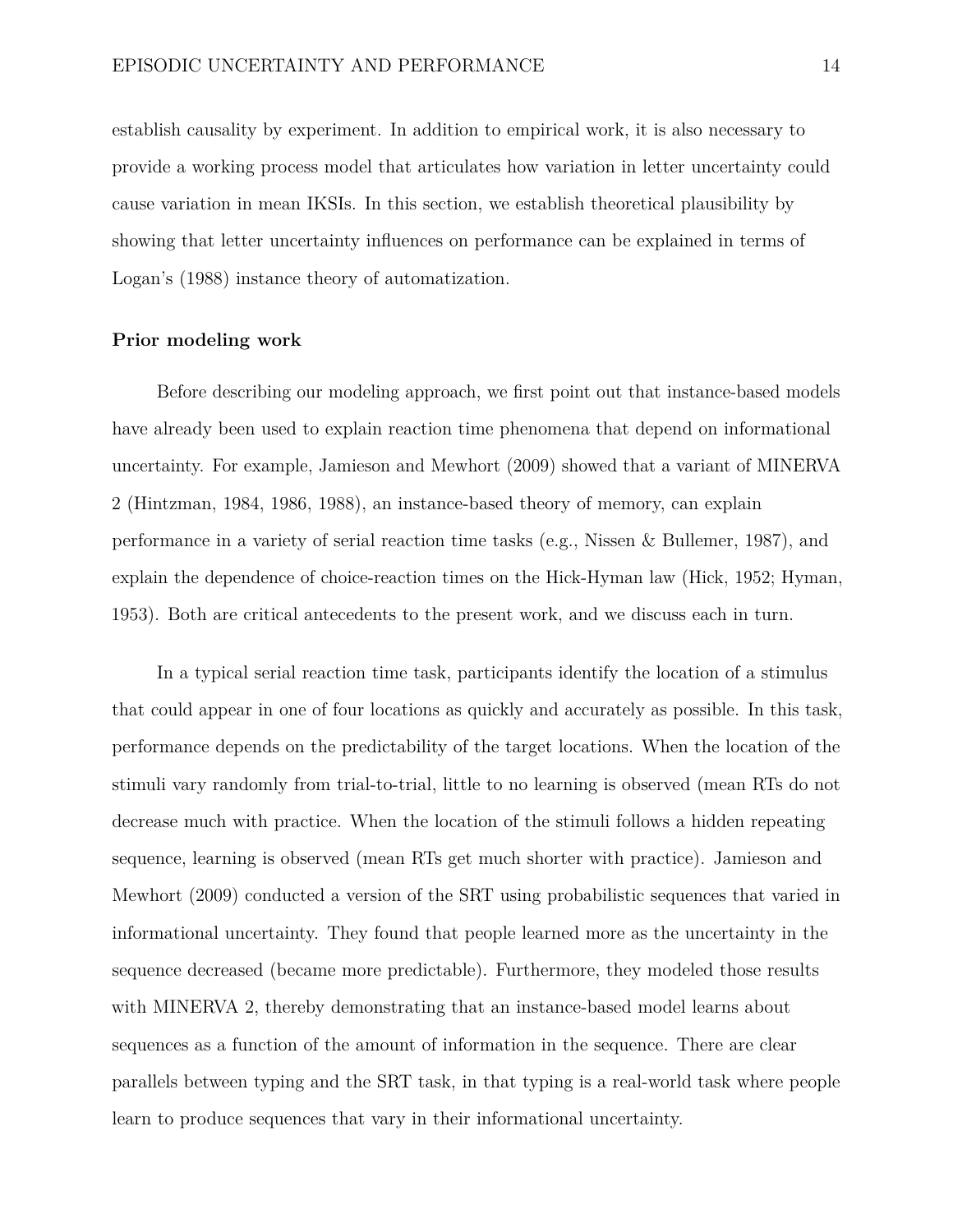Next, Jamieson and Mewhort (2009) showed the same model can account for performance in a choice-reaction time task that varies stimulus uncertainty. In particular, they applied the model to a classic design by Hyman (1953), and showed that it could simulate the major finding that mean reaction was a linear function of informational uncertainty in sets of choices.

So, Jamieson and Mewhort (2009) have already developed an instance-based explanation of how variation in mean RT for a set of items depends on the information (uncertainty) in the set. We assume that, in principle, we could have used their model to simulate the process of learning type letters as they occur in different letter positions and word lengths, and then evaluate whether the model also predicts that mean IKSIs would very as a function of letter uncertainty in those contexts. However, we chose to evaluate predictions from a different instance-based model (Logan, 1988), which allowed us to assess whether instance models that are computationally quite different, nevertheless produce similar predictions.

#### **Modeling uncertainty with the instance theory of automatization**

Logan's (1988) instance theory provides an account of how performance becomes automatized with practice. We will show that this instance theory is also sensitive to uncertainty in the sets of stimuli it encounters over practice. More specifically, we will draw an equivalence between instance theory and the information theoretic measure of H, and show that instance theory predictions for performance are nearly identical to H. As a result, instance theory, like MINERVA 2, becomes a process model of the Hick-Hyman law, which posits that reaction times are a linear function of the uncertainty in a choice set.

Instance theory models learning as a function of practice in terms of cue-driven retrieval of stored memory traces (like other global memory models, Eich, 1982; Hintzman, 1988; Humphreys, Pike, Bain, & Tehan, 1989). A new unique trace is preserved in memory every time a response is given to a stimulus. When a familiar stimulus is encountered again,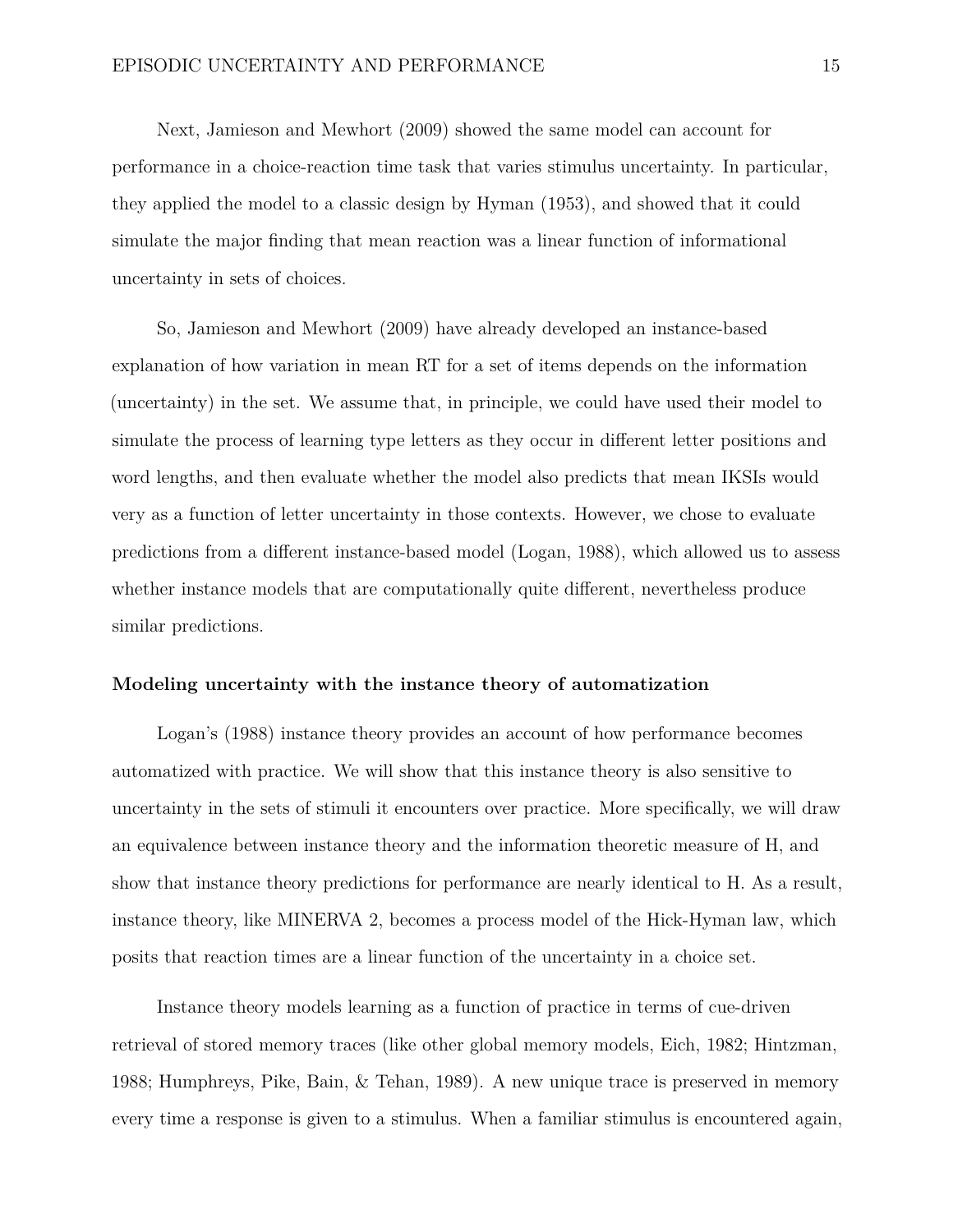it automatically triggers the retrieval of all stored instances of the stimulus. The timing of the memory-based response to a current stimulus is treated as a race. Whichever memory trace is retrieved first wins the race. As a result, the memory-based reaction time to respond to a stimulus is determined by the retrieval time associated with the fastest memory trace for that stimulus. The retrieval times for every memory trace are assumed to vary, and can be sampled from any desired distribution.

In other words, instance theory models practice based performance speed-ups (power law of learning) in terms of sampling extreme values from a growing retrieval time distribution. As the number of memory traces grows, the range of the retrieval time distribution also grows, such that the minimum value of the distribution (shortest retrieval time) is more likely to be smaller for distributions with more than fewer memory traces. As a result, reaction times will tend to be shorter for more practiced than less practiced stimuli, because more practiced stimuli have a better chance of retrieving a fast memory response than less practiced stimuli.

# **Hyman (1953)**

We first demonstrate that the instance theory of automatization can reproduce the results of Hyman (1953). Hyman ran three choice reaction-time experiments, all involving responding to one of eight lights with a learned vocal response for each light. Across experiments, the number of items, frequency of items, and sequential probability of items were systematically varied to produce many different choice sets with different amounts of uncertainty. Experiment 1 had eight conditions, varying the number of alternatives from 1 to 8. Within each condition, each alternative appeared equally often. Experiment 2 had eight conditions, each involving different numbers of alternatives, but within each condition specific items appeared with higher or lower probabilities than other items. Experiment 3 had eight conditions, each condition involved different numbers of alternatives, and the probability of specific items appearing depended on the identity of the previous item.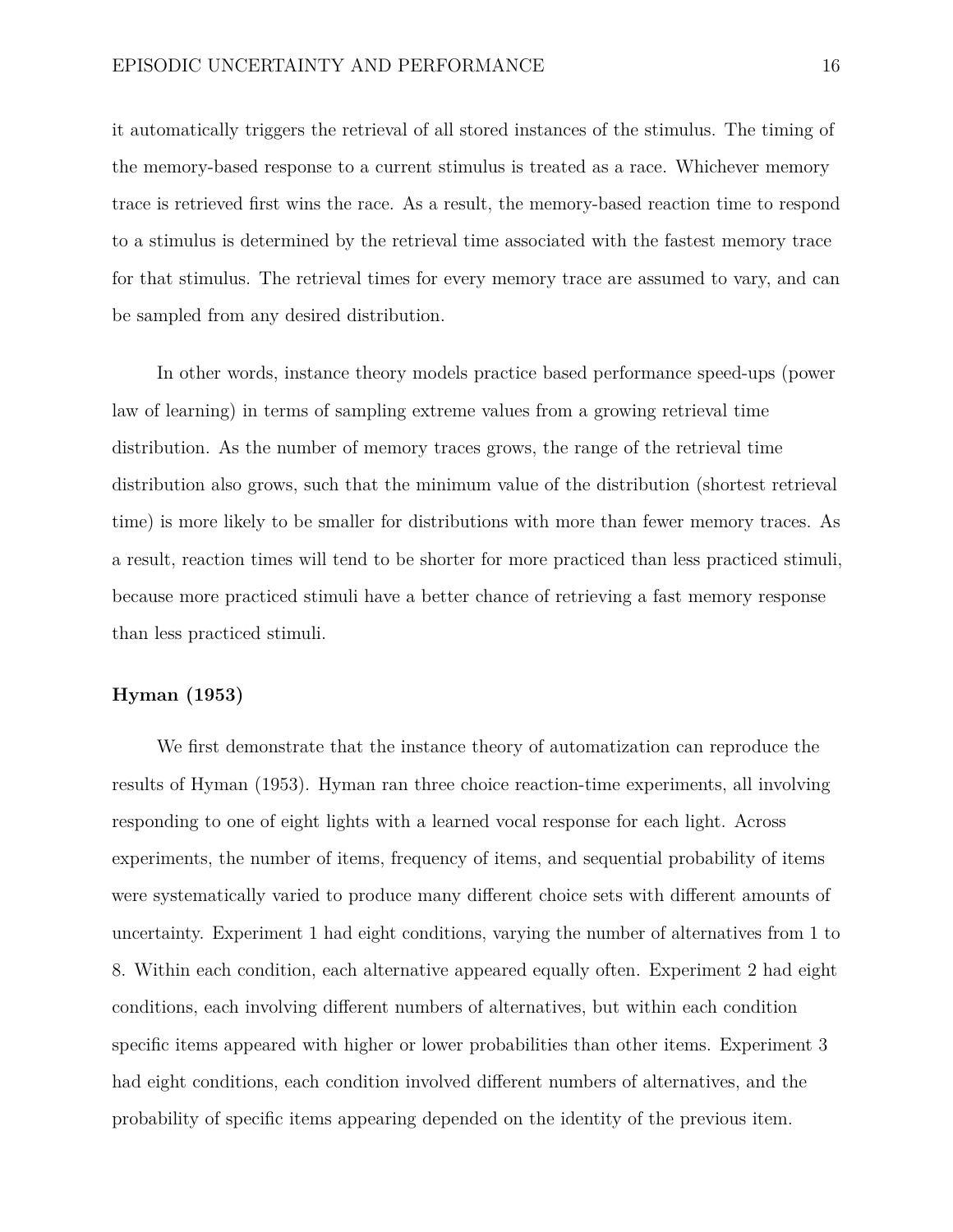Hyman calculated the information in bits (H) for each condition in each experiment, which ranged from 0 to 3 (see Hyman, 1953, for tables showing the probabilities of each item in each condition). Hyman showed that mean reaction time in each condition was a linear function of the number of bits for the choice set in each condition.

We conducted a simulation in R to model instance theory predictions for mean reaction time across all conditions in the three experiments (see supplementary materials or the repository for the code). Our approach to simulating instance theory predictions was to model reaction times for an average subject to respond to a specific item, given some number trials of practice with responding to the item. We treat all items as completely independent, such that when a particular stimulus is "presented", it only retrieves traces specific to the history for that stimulus. In our implementation we assumed that memory retrieval times are sampled from a normal distribution with mean  $=$  500, and standard deviation  $=$  100. If a subject had practiced responding to an item 10 times, they would have 10 traces in memory, which would each have a particular retrieval time determined in our model by randomly sampling 10 numbers from the retrieval time distribution. The shortest retrieval time in that sample would be the model's reaction time after 10 practice trials. Of course, different subjects would have 10 randomly different memory traces, and the RT for the shortest RT in the sample will vary by chance. We were interested in estimating the average shortest retrieval time that would be expected given some amount of practice. Using Monte-carlo simulation, we found an estimate by creating 5,000 sets of samples (sample-size determined by amount of item-specific practice) from the retrieval time distribution, computing the minimum value in each sample, and then computing the mean of the minimum values across samples. Using this strategy we can compute expected mean reaction times for a stimulus based on how many times it has been practiced.

To extend this approach to the Hyman (1953) design, for each condition we computed the amount of practice for each item (given the overall amount of practice), found the average minimum retrieval time for each item, then averaged over the RT estimates for each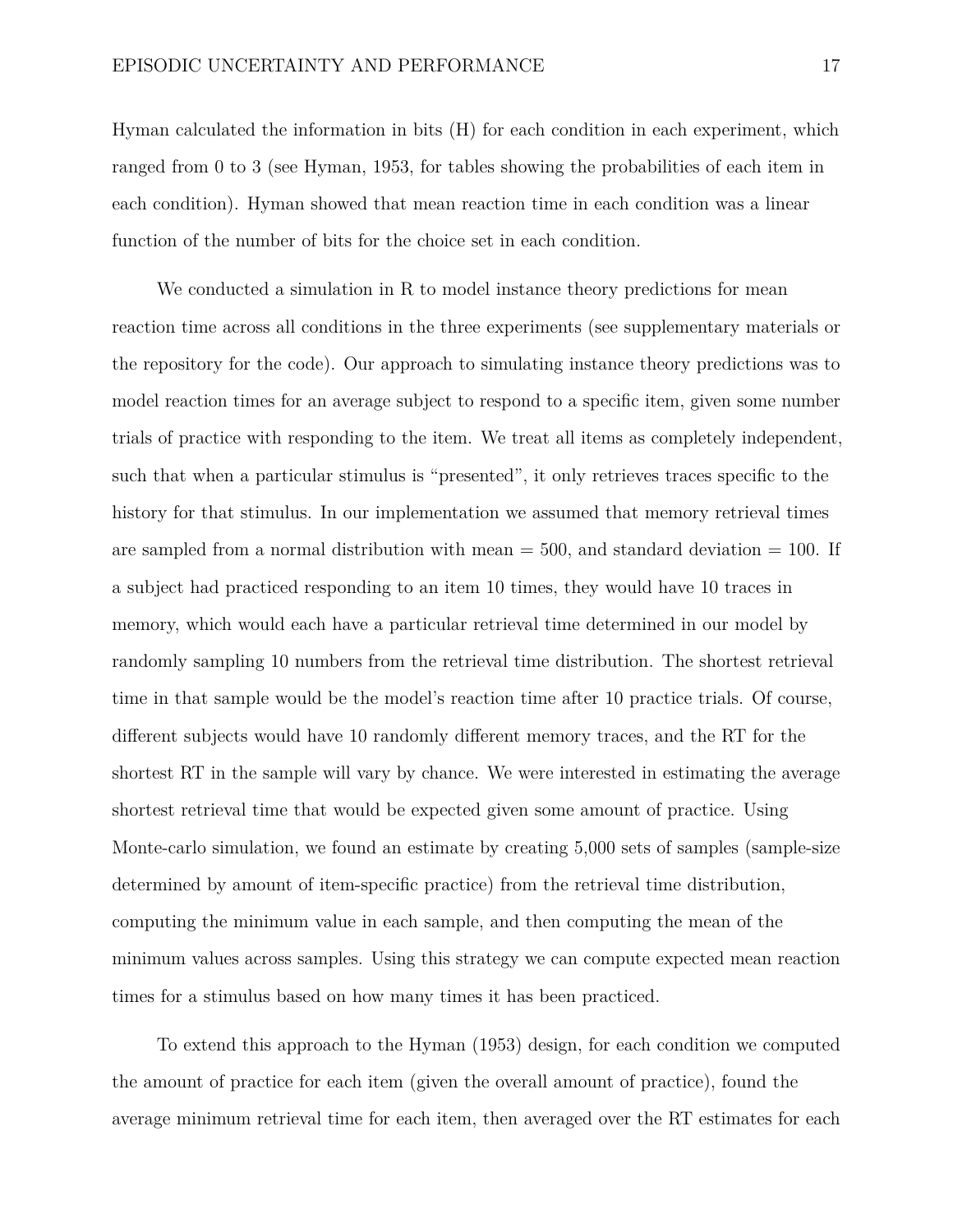item to get an estimate of the mean RT for the condition. Figure [5,](#page-35-0) shows simulated mean reaction times for each condition as a function of bits in each condition. We evaluated the model across different amounts of practice (10,50,100,500,1000,5000). As is clear from the figure, instance theory predictions for mean RT in each condition are correlated with the amount of uncertainty in each condition; and the variance explained tends toward 1, as the amount of practice is increased.

This simulation extends prior work by Jamieson and Mewhort (2009), and shows that a wider range of instance models are capable of explaining the Hick-Hyman law. We suggest a novel finding here is the remarkably close fit between simulated mean RTs and H. In particular, it appears that instance theory makes exact predictions about H as practice tends toward a large n, and that simulated mean RTs are related to H by the constants in the regression lines.

#### **Letter uncertainty as a function of position, word length, and n-1 letter identity**

We now apply the same instance model to generate predictions for keystroke production times as a function of letter position, word length, and n-1 letter identity for typing natural English text. We treated all 26 letters that could possibly occur in any position for any word length, and preceded by any letter, as completely unique and independent stimuli. For example, the letter "a" occurring in all possible contexts was treated as separate stimuli, with separate trace counts. This assumes traces for specific letters are stored and retrieved in a context-dependent fashion (this assumption is consistent with a recent context-driven model of ordering in typing Logan, 2018; and with prior empirical work showing IKSIs for letters depend on surrounding letter context, Shaffer, 1973; Gentner, 1982). We modeled the structure of natural English using the letter probability distributions derived from Norvig's letter frequency counts by position and word length, and n-1 letter identity from Google's Ngram corpus.

For convenience, we assumed that the retrieval time distribution for each stimulus was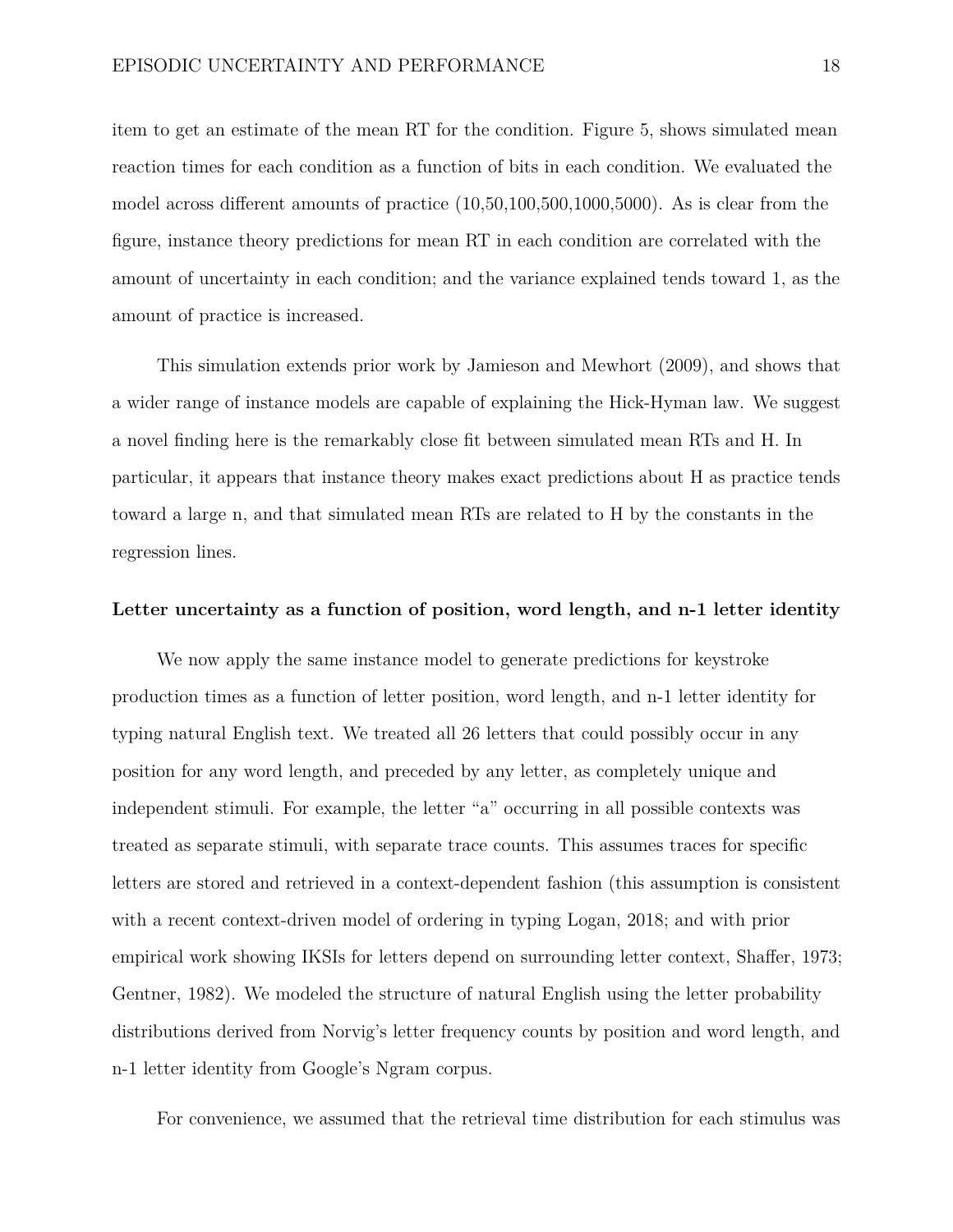sampled from a normal distribution with mean  $=$  500, and standard deviation  $=$  100. Using R, we sampled retrieval times for each stimulus from the normal distribution n times, where n was the current number of memory traces for a given letter, that would have been experienced with a particular frequency. Then we took the minimum value from the sampling distribution as the reaction time for that stimulus, given n amount of practice. We repeated this process 1000 times to estimate the expected mean reaction time (expected minimum retrieval time) for the given frequency value for each letter in the set. In this way, we estimated mean keystroke production times for every letter position across different word lengths, collapsed across letter n-1 identity.

Last, we evaluated model predictions across four practice intervals, shown in Figure [6](#page-36-0) as 50, 100, 500 and 10000. These practice intervals refer to the total number of keystrokes typed. The individual letter frequencies for each practice interval (the number of traces stored for each letter) were determined by multiplying each letter probability by the total number of keystrokes in the practice interval. The source code for the model is available in the repository for this manuscript.

Figure [6](#page-36-0) displays model predictions across increasing amounts of practice, for mean IKSIs as a function of letter position and word length simulated using the conditionalized letter n-1 probabilities. As expected, simulated mean IKSIs shorten with practice. More important, at each stage in practice, simulated mean IKSIs across letter and word length show the same pattern as measures of letter uncertainty (e.g., as seen in figure [3.](#page-34-0)

To show the relationship between simulated IKSI and H, we conducted linear regressions on simulated IKSIs using letter uncertainty as the independent variable. [7](#page-36-1) shows that letter uncertainty nearly perfectly explains the variance in simulated keystroke time, with  $R^2$  tending toward 1 with practice.

In summary, we have shown that the instance theory of automatization (Logan, 1988) provides an account of the Hick-Hyman law. In other words, instance theory predictions for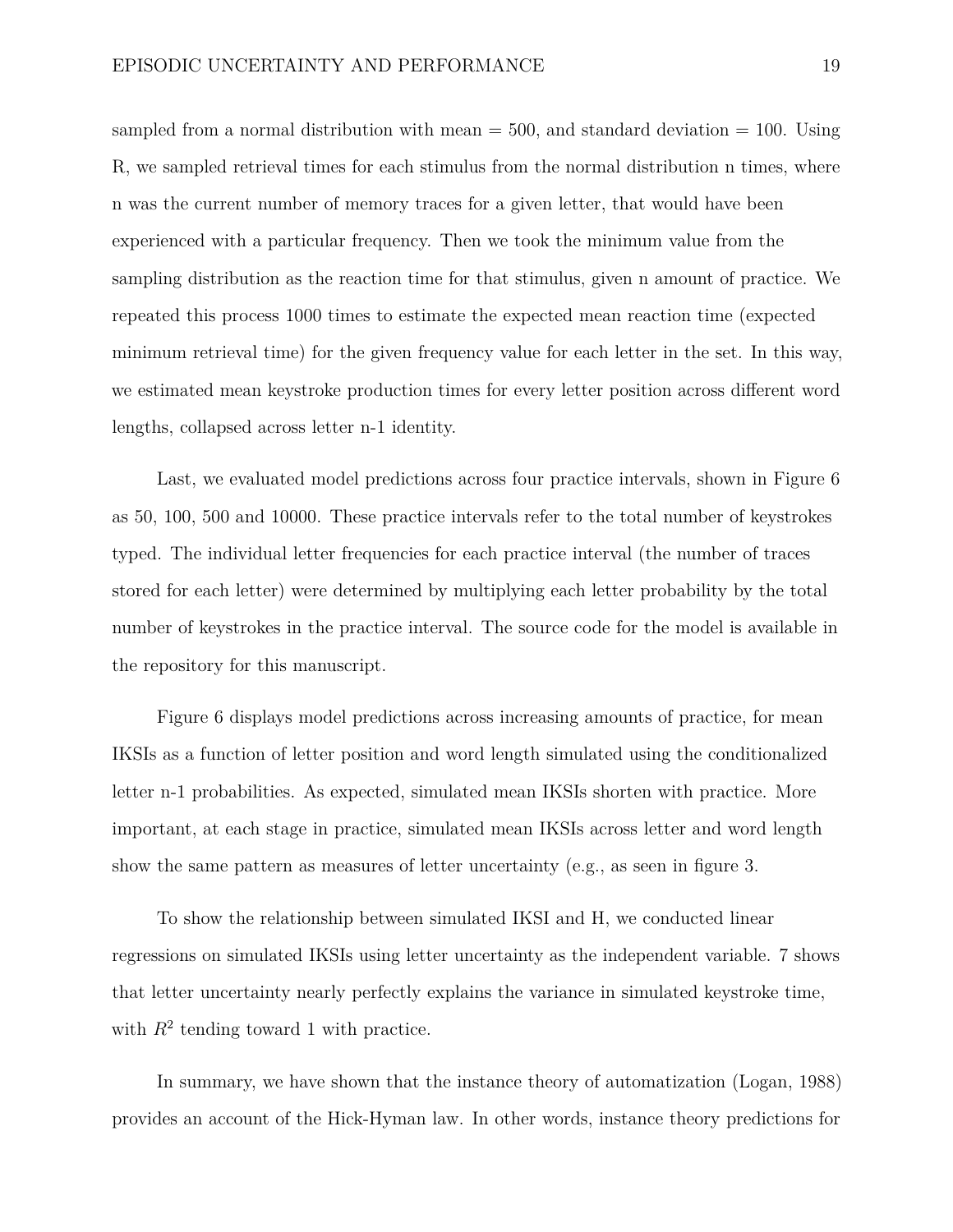mean reaction time for a set of independent choices depend on the amount of uncertainty, measured in terms of bits, in the set of choices. To state this differently again, the predictions for mean RTs for sets of items that vary in uncertainty, are identical to H, and but scaled by constant factors. We note that we did not ask how well instance theory predictions for mean typing time as a function of position and word length explain variance in the observed mean IKSIs. Although we could conduct that analysis, it would be redundant with the analysis using letter uncertainty values to explain variance in observed mean IKSIs, because instance theory converges on the same vector as the information theoretic measure of uncertainty.

# **General Discussion**

Using data from a large N study of continuous typing performance, we reproduced Ostry's (1983) demonstration that mean interkeystroke interval systematically varies as a function of letter position and word length; and, reproduced evidence for first-letter and mid-word slowing effects. We proposed that variation in mean IKSI could be caused by a general learning process sensitive to letter uncertainty across letter position and word length. We calculated letter uncertainty in natural English from Google's large corpus of digitized text, and showed that it can explain variance in mean IKSI, especially when letter n-1 identity is included in the measure of uncertainty ( $R^2 = 0.70$ ). Finally, we show that instance theory (Logan, 1988) can explain the Hick-Hyman law, and by extension, successfully models how a general learning and memory process could produce typing performance as a function of letter uncertainty.

#### **Planning versus learning about letter uncertainty**

We consider two related unresolved issues. First, does the general learning and memory account do a better job of explaining the data than the planning and buffering account? Second, does the evidence presented in favor of a general learning and memory rule out a planning account?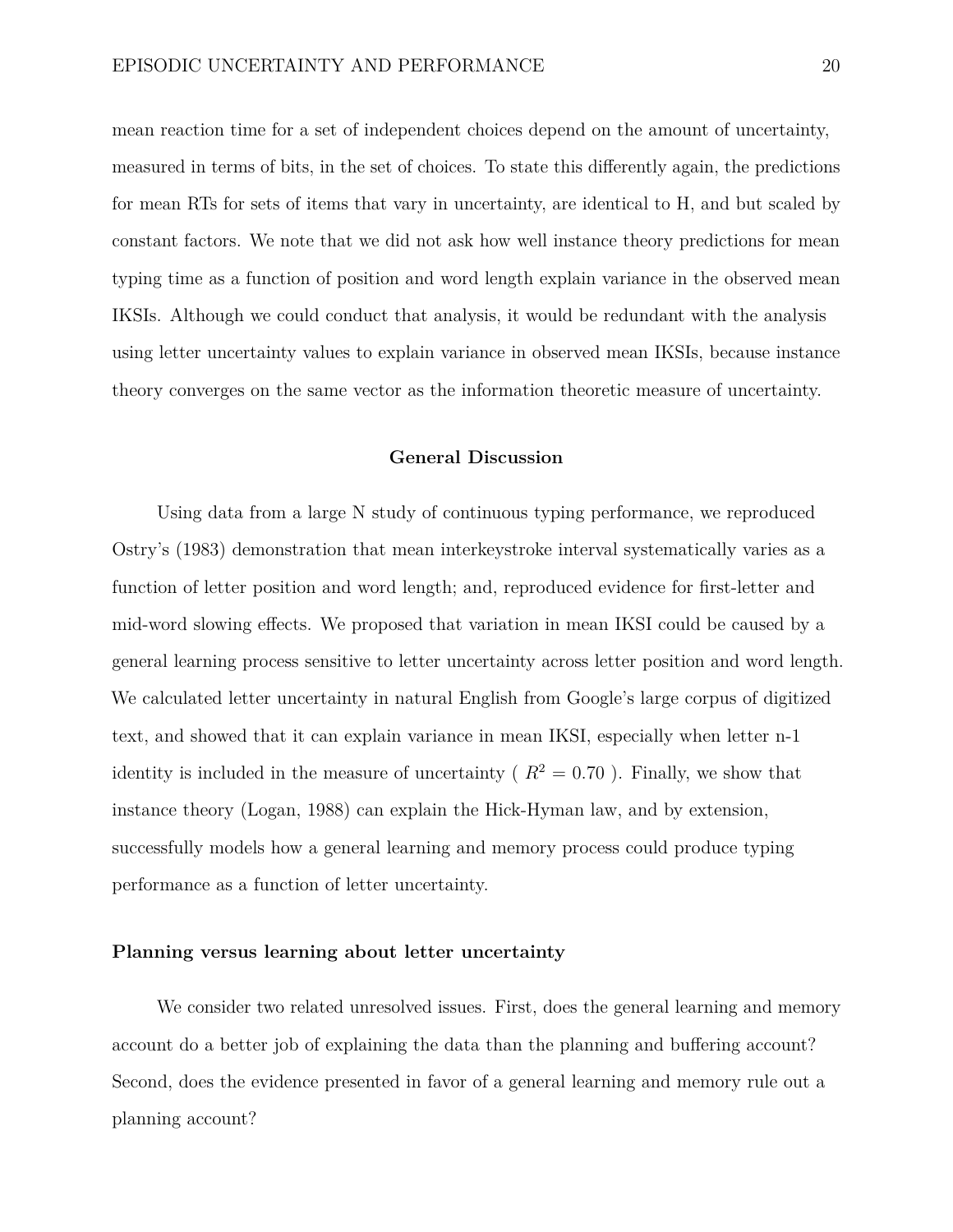We found clear evidence that a model including position (coded as first position versus other positions), and H (conditionalized by letter n-1 identity, position, and word length) explained more of the variance  $(R^2 = 0.88)$ , than a model that only included conditionalized letter uncertainty  $(R^2 = 0.70)$ . Our interpretation is twofold. First, letter uncertainty clearly explains a large portion of the variance; however, there is clearly additional variance explained by adding a factor coding first letter vs. other letter position. Based on this evidence, it appears that first-letter slowing is not entirely driven by letter uncertainty, and thus we do not rule out a planning account of first-letter slowing effects. However, we suggest that first-letter slowing is likely not a process pure measure of word-level planning time, because letter uncertainty in the first position also explains some of the variance.

Indeed, prior theory and data in the typing domain strongly support a role for planning at the word-level. For example, Logan and Crump (2011) proposed a hierarchical two-loop theory of typing: an outer loop generates words as plans to be sent to an inner loop, which receives word-level plans and is responsible for executing keystrokes in the correct serial order. The time taken by the outer loop to generate a plan for typing a word is thus reflected in the first-keystroke of a sequence of letters.

Logan (2018) recently developed a computational version of the two-loop theory called a theory of Context, Updating, and Retrieval (CRU). CRU shows how similarity relationships between vector-based context representations for letters as they appear in words, could be used by the inner loop to automatically sequence keystrokes in a correct order. CRU assumes that first-letter slowing must be partly due to the time taken to generate the context vectors for a word; and, it provides a fully articulated account of a word-level planning process (in our view a major achievement, given the previous lack of formal description for this level of processing). Additionally, Logan suggested that CRU may be able to account for letter and bigram frequency influences on mean IKSIs. However, CRU was not implemented to account for learning over the course of experience, and we think this is a worthwhile avenue for future modeling work. In addition to modeling how mean IKSIs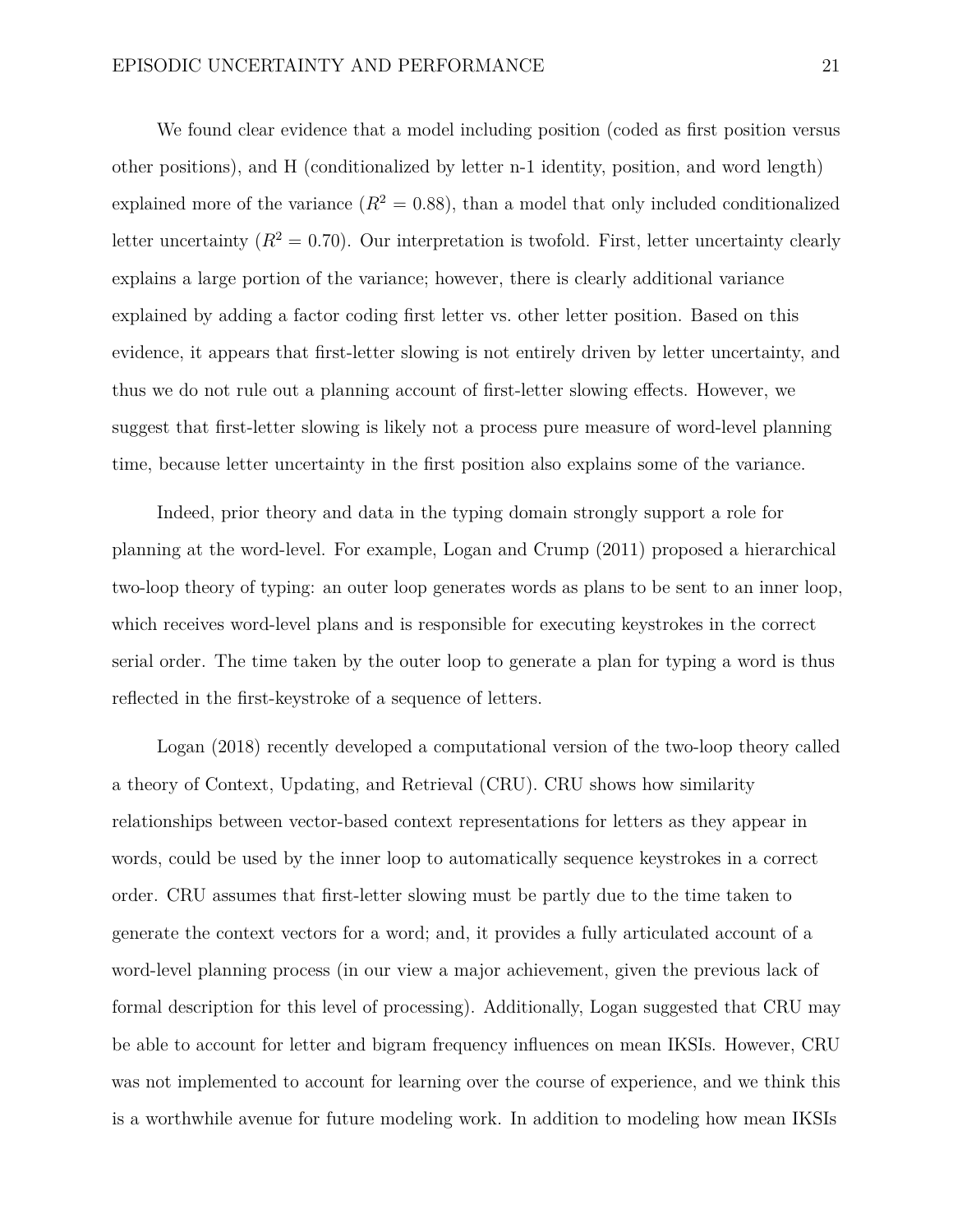depend on n-gram frequency with practice, it be worth determining whether the model also produces the same patterns of mean IKSIs as a function of letter position and word length, by virtue of becoming sensitive to the structure of letter uncertainty in those contexts over the course of practice. Last, CRU is a trace-based model, and would presumably inherit predictions for modeling practice effects from the instance theory of automatization (Logan, 1988) that we employed here.

#### **Inferential limitations**

Our application of instance theory (Logan, 1988) provides a falsifiable theory of variation in keystroke dynamics across position and word length for continuous typing of natural English text. The model predicts IKSIs will vary linearly as a function of H. Empirically, we have shown correlational evidence that H explains a large portion of the variance in IKSIs across position and word length. At the same time, the model does not account for slowing in the first-position, in that typists mean IKSIs were slower than they ought to be given letter uncertainty in those positions.

It is important to note that we did not directly manipulate letter uncertainty by position and word length. Instead, we view the present study as a natural quasi-experimental design, where typists are presumed to be exposed to natural varying conditions of letter uncertainty across position and word length over the course of their experience with typing.

Additional work is necessary to clearly show that typing time is causally influenced by letter uncertainty. Evidence of this nature could be provided in a couple ways. For example, if letter uncertainty as a function of letter position and word length varies in different ways across languages, then IKSIs by position and length should also vary across natural languages, following the language-specific patterns of H. Experiments with non-word strings that manipulate the pattern of letter uncertainty across position and word length could also be conducted. Here, IKSIs by position and length should correspond to the pattern of H in those strings. However, it is unclear whether expert typists already familiar with typing in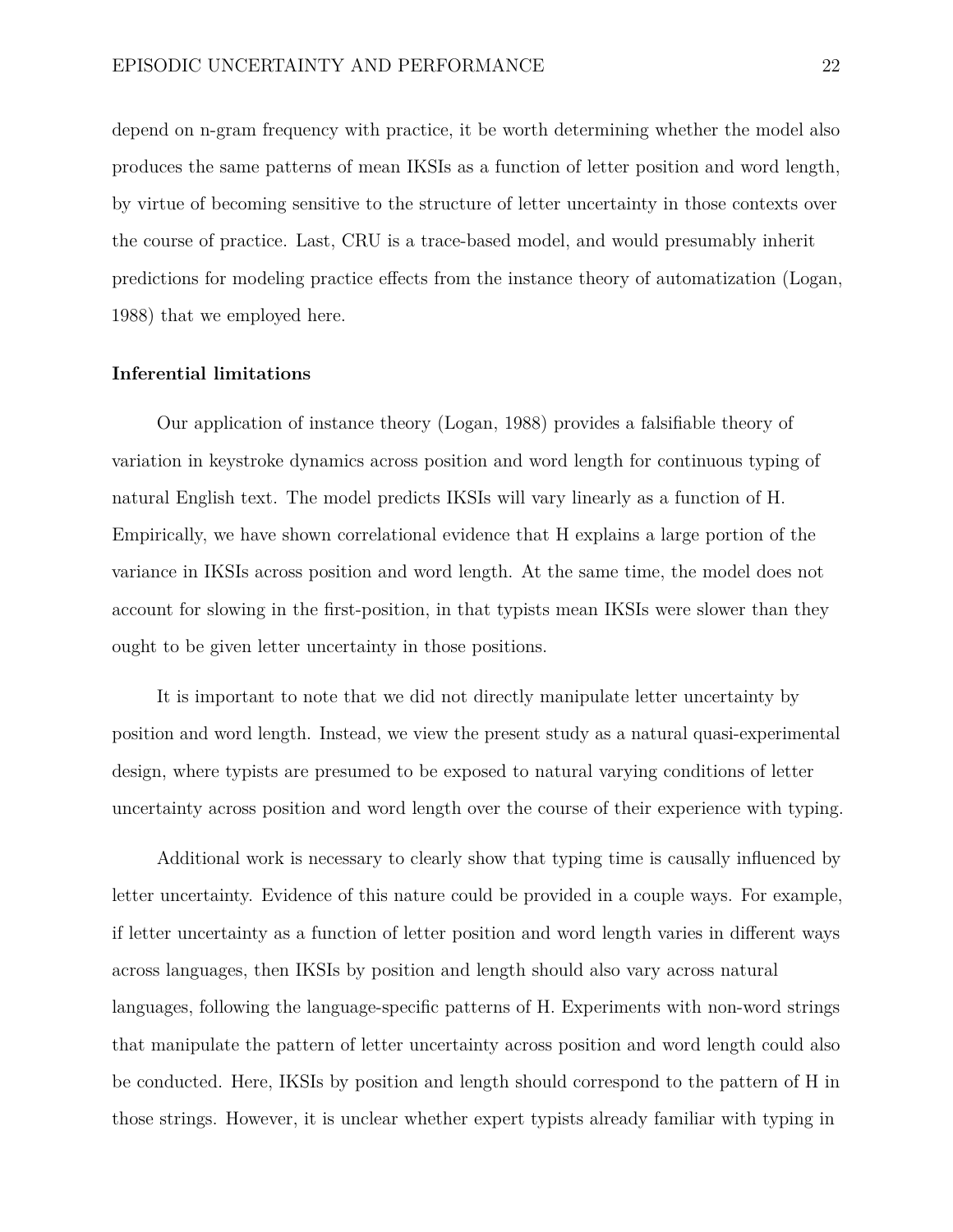one language would rapidly adapt their performance to the novel letter uncertainties from the artificially generated strings. In that case, following the Ebbinghaus approach to experimental control by artificial stimuli, one might generate an artificial language with novel character symbols, create novel keyboards displaying the symbols, and then train participants to type structured strings from the artificial language. In particular, it would be useful to create two corpuses of text, with opposite patterns of letter uncertainty across position and string length; and then assign different participants to each corpus. Presumably, participants' mean IKSIs as a function of letter position and string length would become dependent on corpus-specific letter uncertainty profiles.

Last, future work should determine the extent to which letter uncertainty explains variance in composition typing. The data for the present analysis were taken from a copy-typing task, where subjects could read ahead and plan words and letters accordingly. Composition typing requires that typists generate words and sentences during the act of typing. The extent to which our results generalize to the case of composition typing is unclear, and we expect that first-letter slowing effects would be greatly increased during composition typing, reflecting the increased demands on word and sentence construction compared to copy-typing.

#### **Instance theory and skilled sequential action**

Our findings fit well with prior work showing instance-based influences over typing performance, and sequencing in general. For example, borrowing from Masson (1986), Crump and Logan (2010) showed that recent episodic experience with typing subsets of letters shortens IKSIs for practiced letters, and suggested that letter typing is driven by instance-based retrieval process.

Behmer and Crump (2017) (whose data set was re-analyzed here) also found evidence that typists learn about the frequency structure of letters, bigrams, and trigrams. For example, typing times were negatively correlated with n-gram frequency, such that higher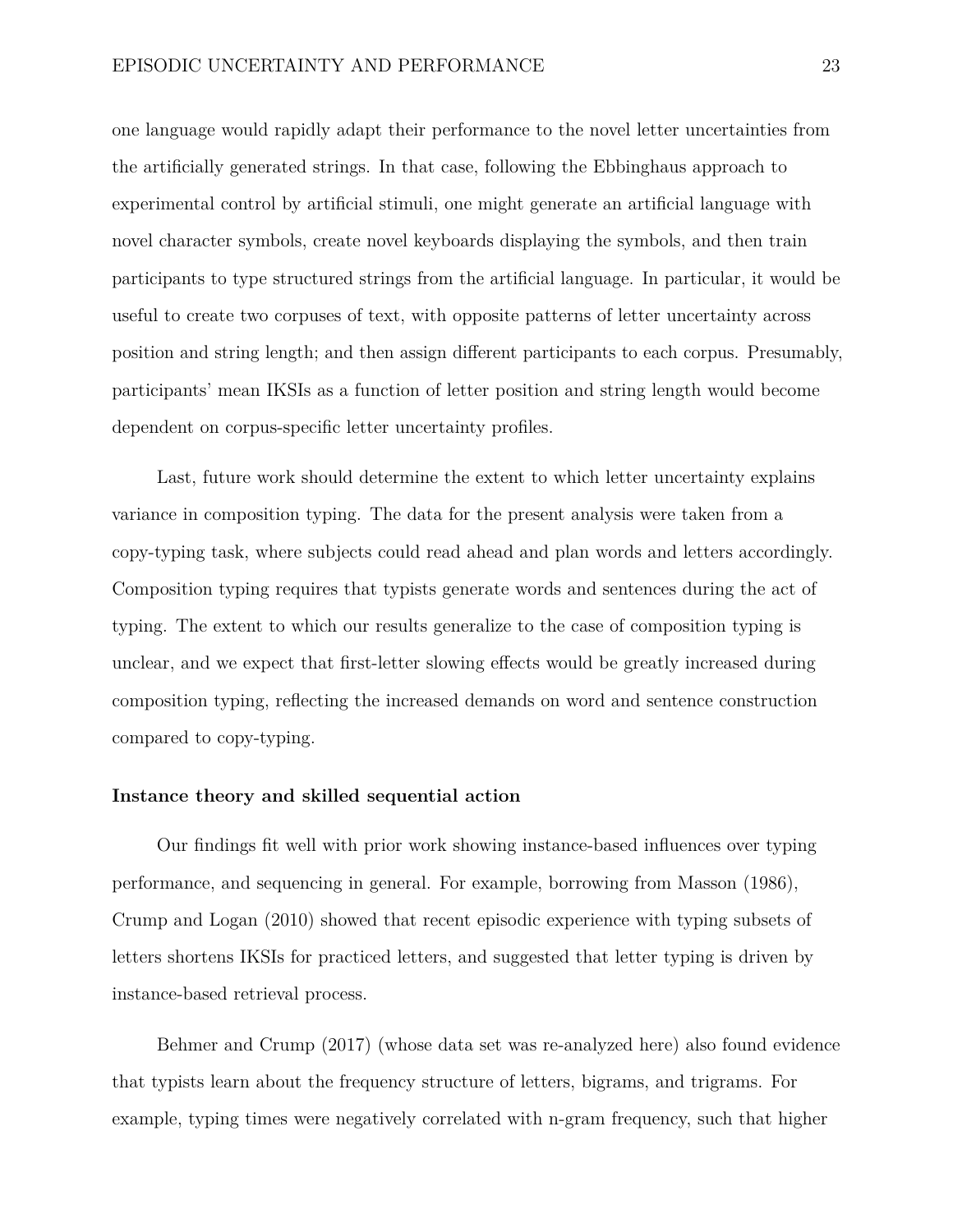frequency n-grams were typed faster than lower frequency n-grams. More important, they showed that sensitivity to n-gram frequency structure depends on level of expertise (e.g., slow vs fast typists). In particular, slower typists were more strongly correlated with letter frequency than bigram or trigram frequency; whereas faster typists showed the opposite pattern of results. That pattern was predicted by a serial recurrent network model (Cleeremans, 1993; Elman, 1990), which overwrites its knowledge about lower order structure (e.g., letter frequency) as it picks up on higher order structure (e.g., bigram and trigram frequency) with practice. However, instance theory suggests that typists do not lose their knowledge of letter frequency, and indeed, when typists were given the task of typing random strings, all of the fast typists slowed down and showed very large correlations between letter frequency and typing time, indicating they had not lost knowledge at the letter level.

Instance theory could be applied to provide theoretically optimized practice schedules for learning to type in an optimal manner. For example, an instance model could be trained to type sets of texts, and learning curves plotting mean IKSI as a function of text and practice would show how typing skill depends on letter uncertainty in the trained text. The applied question for everyday typists is to determine which training texts (e.g., natural texts, random letter texts, parametrically scaled approximations to natural text) provide optimal transfer of automatized typing performance to natural texts. We are optimistic that instance theory could provide solutions.

Instance theory highlights the critical role of context for automatization, and implies that a broad range of experience with typing letters in numerous contexts is likely an important factor in developing typing skill. As previously, mentioned typing performance at the keystroke level is highly dependent on the immediate letter context (Gentner, 1982; Salthouse, 1986; Shaffer, 1973). Instance theory allows for context dependency by assuming traces are stored in a context-dependent fashion. A limitation of instance theory is that it is agnostic, and possibly gratuitous, in specifying which cues in environment are used as contexts to conditionalize trace storage and retrieval. Our findings suggest at a minimum,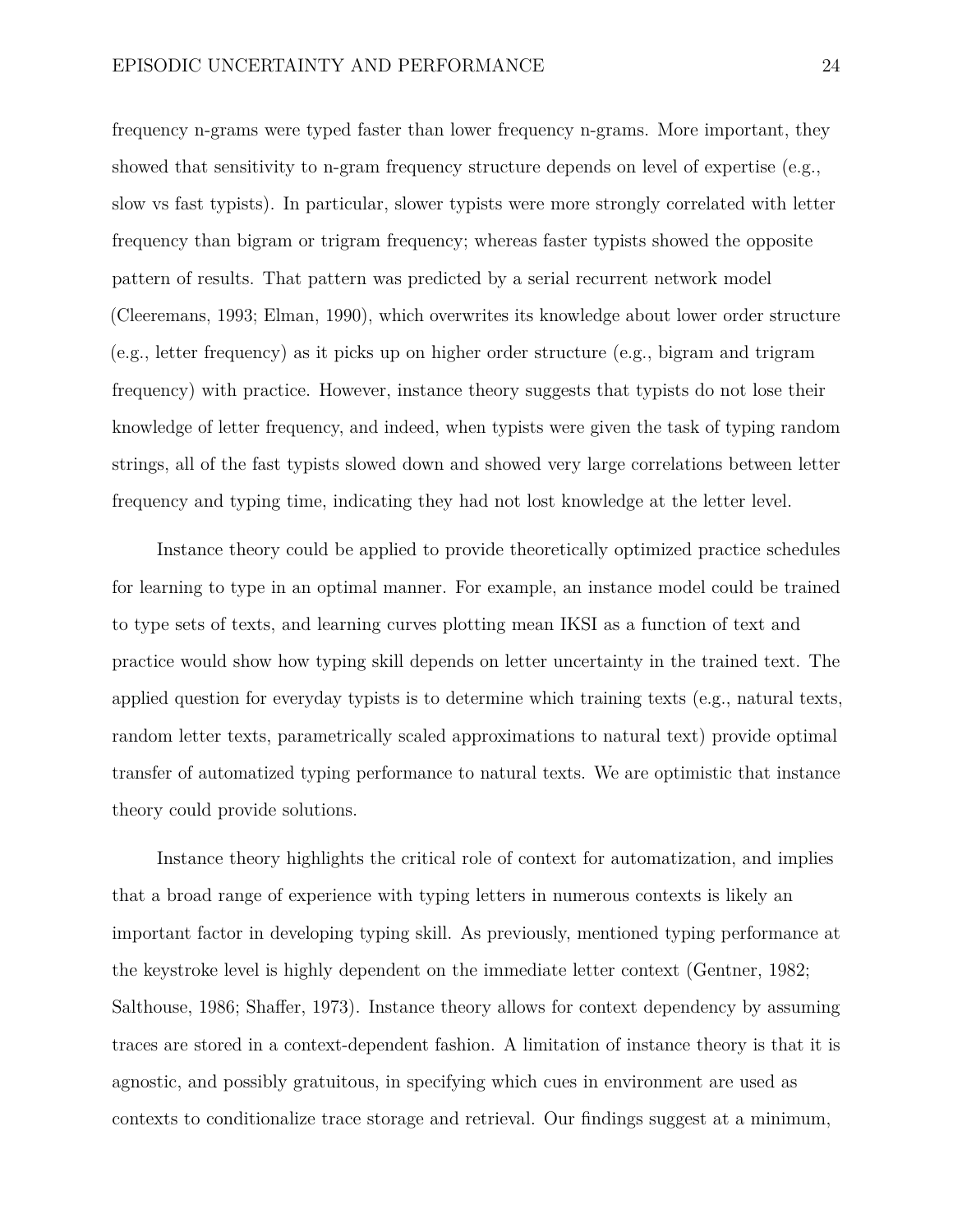that typists are sensitive to letter uncertainty in a deeply context-specific manner, including context specified by letter position, word length, and letter n-1 identity. The implication is that experience with typing letters in all functional contexts is required for automatizing letter typing, perhaps necessitating extended practice as a means to experience letters in all of their contexts.

An important remaining question is to characterize the functional envelope of contextual cues mediating retrieval of stored instances in typing. For example, letter identities or n-gram units at positions n-x to  $n+y$  may also be effective contextual cues mediating retrieval keystroke retrieval times. We suggest that information theory may be used to characterize the natural horizon of structure surrounding individual letters. For example, when we took letter n-1 identity into account, measures of H across letter position and word length were dramatically reduced from 4.7, because n-1 letter identity is highly predictive of letter n identity. However, we expect that expanding the calculation of letter uncertainty to include more preceding and succeeding letter identities will show the natural envelope of H. In other words, letter identities at some remote location will eventually be unpredictive of letter identities at the current position. We think it would be telling if the natural span of the letter uncertainty envelope maps onto the known rate limiting eye-hand copying spans in typing (Logan, 1983). For example, typing speed slows down as preview of upcoming letters is restricted (Hershman & Hillix, 1965), and it remains unknown how the size of the preview window corresponds to the natural span of letter uncertainty conditionalized on succeeding letters. Some rate-limiting aspects of limited preview may not reflect internal processing limitations (McLeod & Hume, 1994; Pashler, 1994a, 1994b), but could instead reflect external constraints on the value of the information in the preview window.

Finally, we suspect our approach to applying instance theory to typing makes overbroad assumptions about context independence. We modeled mean IKSIs for each letter as a function of letter frequency, conditionalized by n-1 letter identity, position, and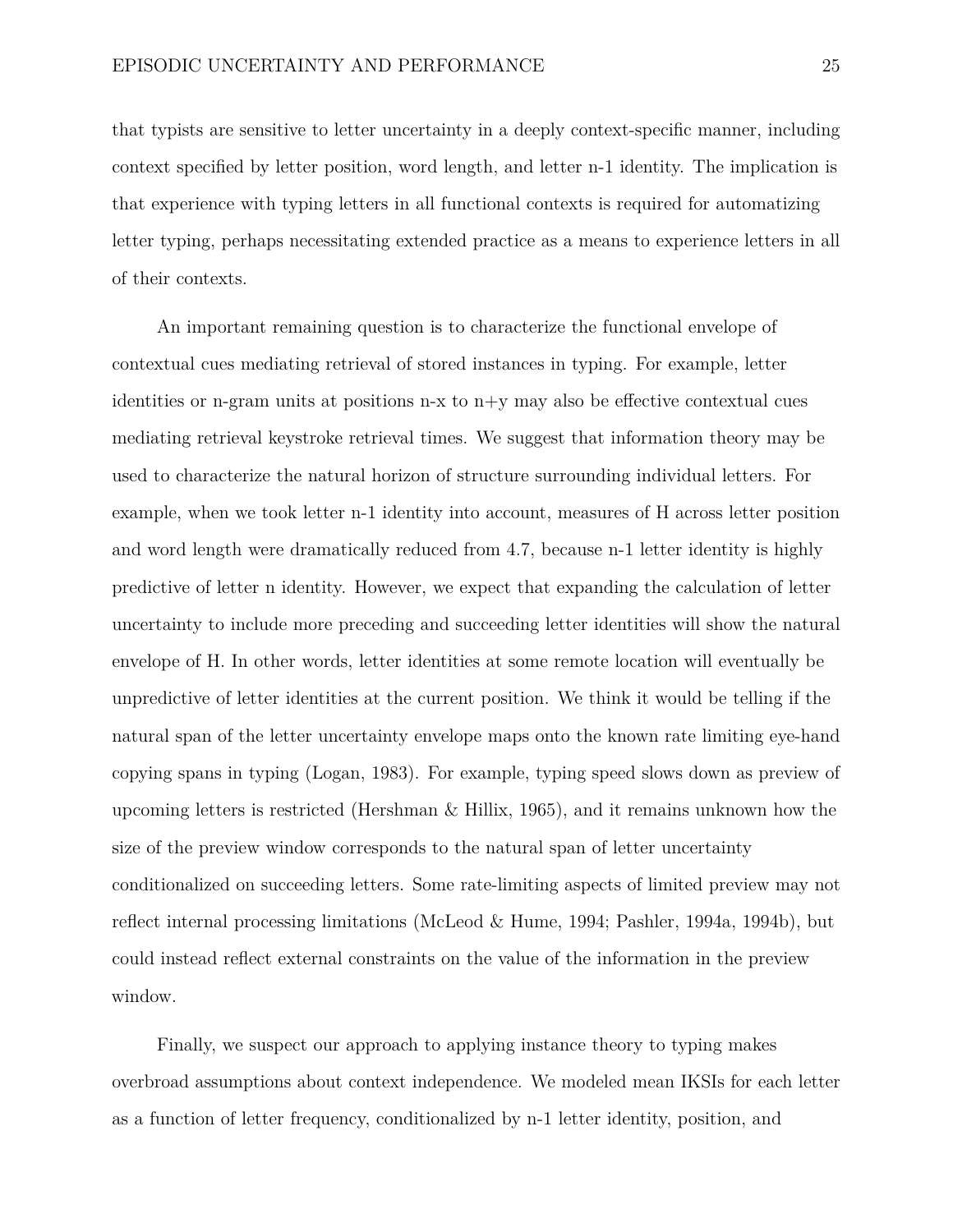word-length, and treated those variables as completely independent. For example, predictions for typing "a" in "hat" and "that" were completely separate, because the "a" appears in different positions and word lengths. In other words, we do not code orthographic similarity at the word or sub-string level. However, we expect that extending the model to include orthographic similarity (i.e., using vectors like those employed in CRU, Logan, 2018), would be an important next step. In general, instance theory assumes that traces are retrieved as a function of similarity to an environmental stimulus, so we expect that some of the variance in individual letter typing times is explained by retrieving traces not only directly associated with specific details of a present context, but also by more general details as a function of orthographic similarity.

#### **Broader implications and Conclusions**

We are optimistic that the tools and approach used here could be successfully applied to other domains beyond skilled typing (e.g., sequencing in music production). We found that information theory, despite its flexibility, was a useful measure of structure in the typing environment. Generalist models of cognitive processes assume that cognition arises through interaction with a structured environment. In addition to specifying the learning and memory rules that extract the structure, it is equally valuable to improve measurement of structure in the environment. Information theory provides one flexible measurement framework for describing the amount of redundant structure within any set of units in the environment. When applied judiciously, it becomes theoretically possible to define the limits of what a general learning process could learn from an environment. These limits could be useful for testing generalist theories against special process theories, especially when it can be shown that a specialized cognitive process has more knowledge than could be provided by natural structure in the environment.

Information theory spurred the cognitive revolution (Hick, 1952; Hyman, 1953; Miller, 1956), and although it was roundly criticized (see Proctor & Schneider, 2018), we think it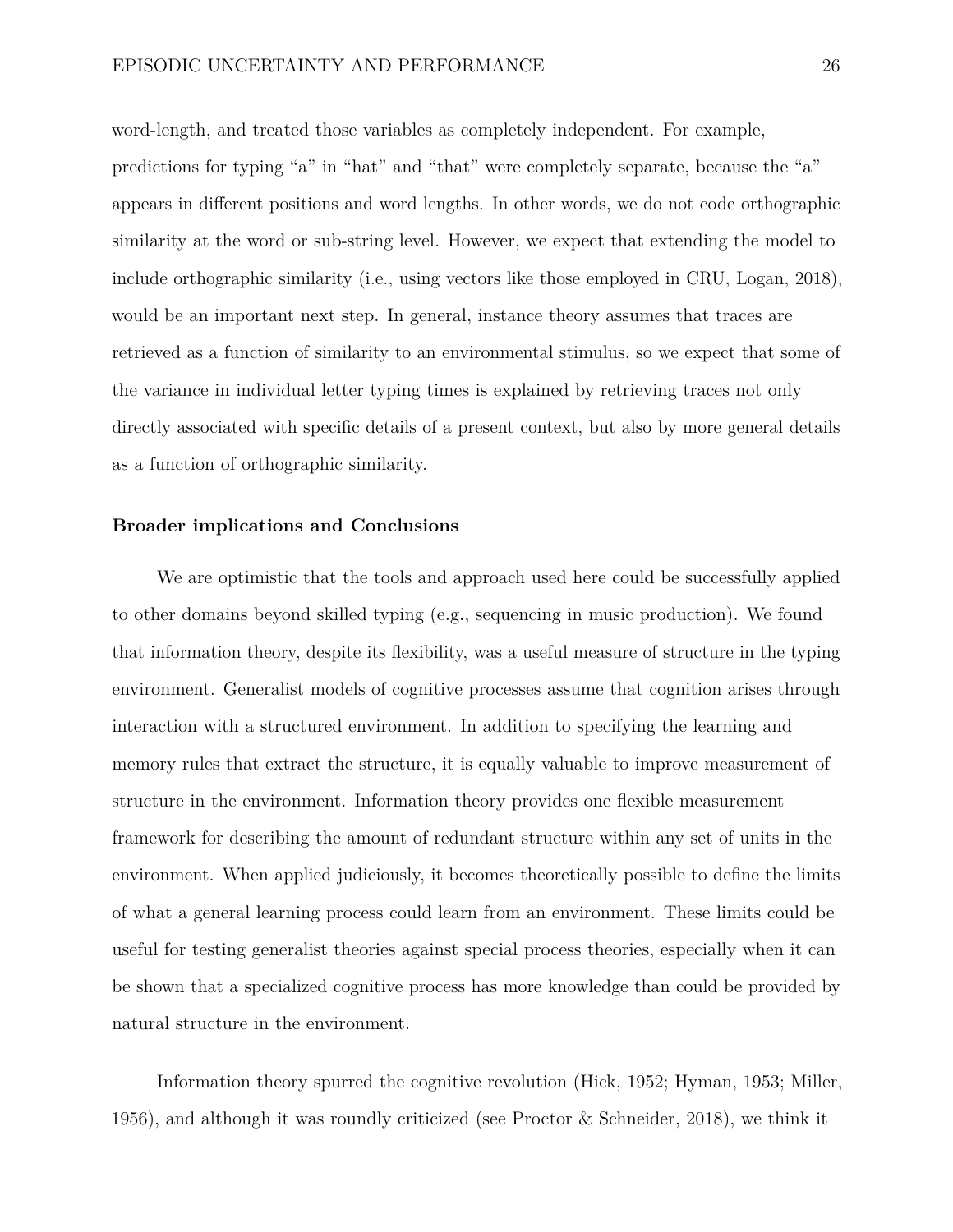has descriptive value useful for characterizing the structure in big data turning the next revolution (Griffiths, 2015). Our demonstration of correspondence between instance theory (Logan, 1988) and measures of uncertainty adds to the process models capable of accounting for uncertainty mediated phenomena (for a review see, Proctor & Schneider, 2018), and offers principled and falsifiable predictions for future work.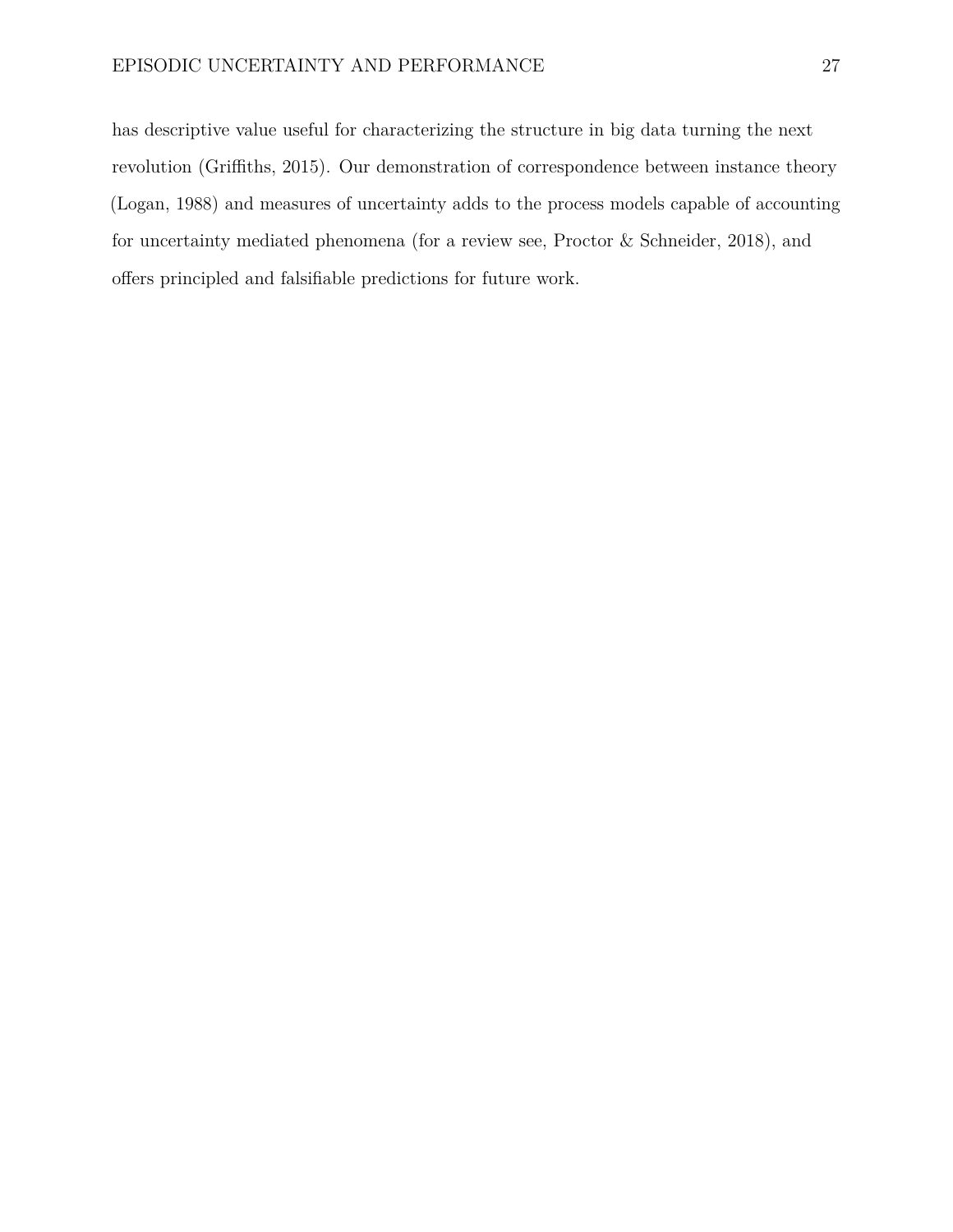# **References**

- Behmer, L. P., & Crump, M. J. C. (2017). Crunching big data with finger tips: How typists tune their performance towards the statistics of natural language. In M. N. Jones (Ed.), *Big Data in Cognitive Science* (pp. 319–341).
- Clark, A. (2008). *Supersizing the mind: Embodiment, action, and cognitive extension*. Oxford University Press, New York.
- Cleeremans, A. (1993). *Mechanisms of implicit learning connectionist models of sequence processing*. Cambridge, Mass.: MIT Press. doi[:10.7551/mitpress/4528.001.0001](https://doi.org/10.7551/mitpress/4528.001.0001)
- Crump, M. J. C., Lai, W., & Brosowsky, N. (2019, April). Instance theory predicts information theory: Episodic uncertainty as a determinant of keystroke dynamics. OSF. doi[:10.17605/OSF.IO/BDNQR](https://doi.org/10.17605/OSF.IO/BDNQR)
- Crump, M. J. C., & Logan, G. D. (2010). Episodic contributions to sequential control: Learning from a typist's touch. *Journal of Experimental Psychology: Human Perception and Performance*, *36*, 662–672. doi[:10.1037/a0018390](https://doi.org/10.1037/a0018390)
- Eich, J. M. (1982). A composite holographic associative recall model. *Psychological Review*, *89*, 627–661. doi[:10.1037//0033-295x.89.6.627](https://doi.org/10.1037//0033-295x.89.6.627)
- Elman, J. L. (1990). Finding structure in time. *Cognitive Science*, *14*, 179–211.
- Fodor, J. A. (1983). *The modularity of mind: An essay on faculty psychology*. Cambridge, Mass.: MIT Press.
- Gentner, D. R. (1982). Evidence against a central control model of timing in typing. *Journal of Experimental Psychology: Human Perception and Performance*, *8*, 793–810. doi[:10.1037/0096-1523.8.6.793](https://doi.org/10.1037/0096-1523.8.6.793)
- Griffiths, T. L. (2015). Manifesto for a new (computational) cognitive revolution. *Cognition*, *135*, 21–23. doi[:10.1016/j.cognition.2014.11.026](https://doi.org/10.1016/j.cognition.2014.11.026)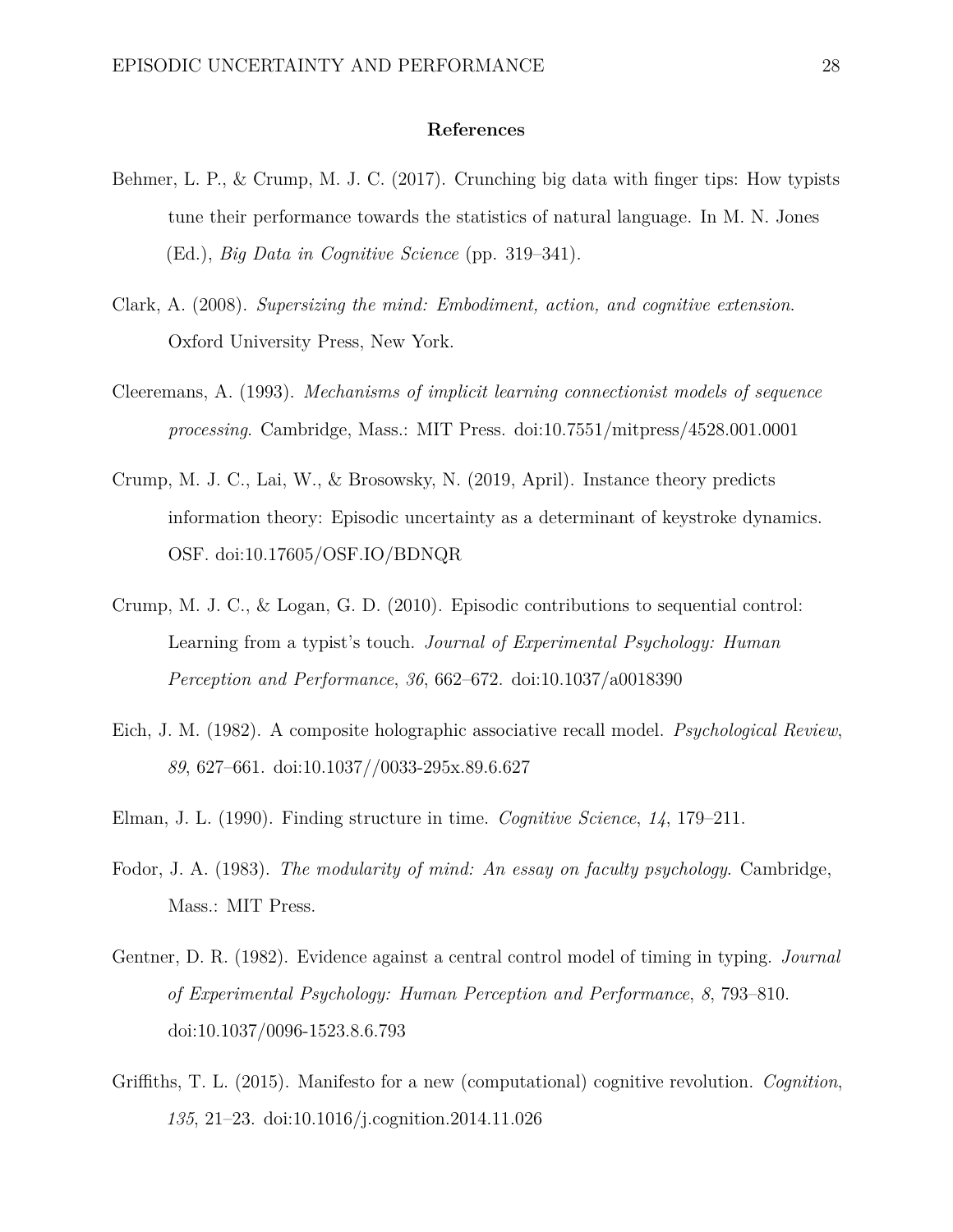- Grudin, J. T., & Larochelle, S. (1982). *Digraph Frequency Effects in Skilled Typing.* DTIC Document. doi[:10.21236/ada112926](https://doi.org/10.21236/ada112926)
- Heath, R. A., & Willcox, C. H. (1990). A stochastic model for inter-keypress times in a typing task. *Acta Psychologica*, *75*, 13–39. doi[:10.1016/0001-6918\(90\)90064-m](https://doi.org/10.1016/0001-6918(90)90064-m)
- Hershman, R. L., & Hillix, W. A. (1965). Data Processing in Typing: Typing Rate as a Function of Kind of Material and Amount Exposed1. *Human Factors: The Journal of the Human Factors and Ergonomics Society*, *7*, 483–492. doi[:10.1177/001872086500700507](https://doi.org/10.1177/001872086500700507)
- Hick, W. E. (1952). On the rate of gain of information. *Quarterly Journal of Experimental Psychology*, *4*, 11–26. doi[:10.1080/17470215208416600](https://doi.org/10.1080/17470215208416600)
- Hintzman, D. L. (1984). MINERVA 2: A simulation model of human memory. *Behavior Research Methods, Instruments, & Computers*, *16* (2), 96–101. doi[:10.3758/bf03202365](https://doi.org/10.3758/bf03202365)
- Hintzman, D. L. (1986). "Schema abstraction" in a multiple-trace memory model. *Psychological Review*, *93* (4), 411–428. doi[:10.1037/0033-295x.93.4.411](https://doi.org/10.1037/0033-295x.93.4.411)
- Hintzman, D. L. (1988). Judgments of frequency and recognition memory in a multiple-trace memory model. *Psychological Review*, *95*, 528–551. doi[:10.1037//0033-295x.95.4.528](https://doi.org/10.1037//0033-295x.95.4.528)
- Humphreys, M. S., Pike, R., Bain, J. D., & Tehan, G. (1989). Global matching: A comparison of the SAM, Minerva II, Matrix, and TODAM models. *Journal of Mathematical Psychology*, *33*, 36–67. doi[:10.1016/0022-2496\(89\)90003-5](https://doi.org/10.1016/0022-2496(89)90003-5)
- Hyman, R. (1953). Stimulus information as a determinant of reaction time. *Journal of Experimental Psychology*, *45*, 188–196. doi[:10.1037/h0056940](https://doi.org/10.1037/h0056940)
- Jacoby, L. L., & Brooks, L. R. (1984). Nonanalytic cognition: Memory, perception, and concept learning. *The Psychology of Learning and Motivation*, *18*, 1–47.
- Jamieson, R. K., & Mewhort, D. J. K. (2009). Applying an exemplar model to the serial reaction-time task: Anticipating from experience. *The Quarterly Journal of Experimental Psychology*, *62*, 1757–1783. doi[:10.1080/17470210802557637](https://doi.org/10.1080/17470210802557637)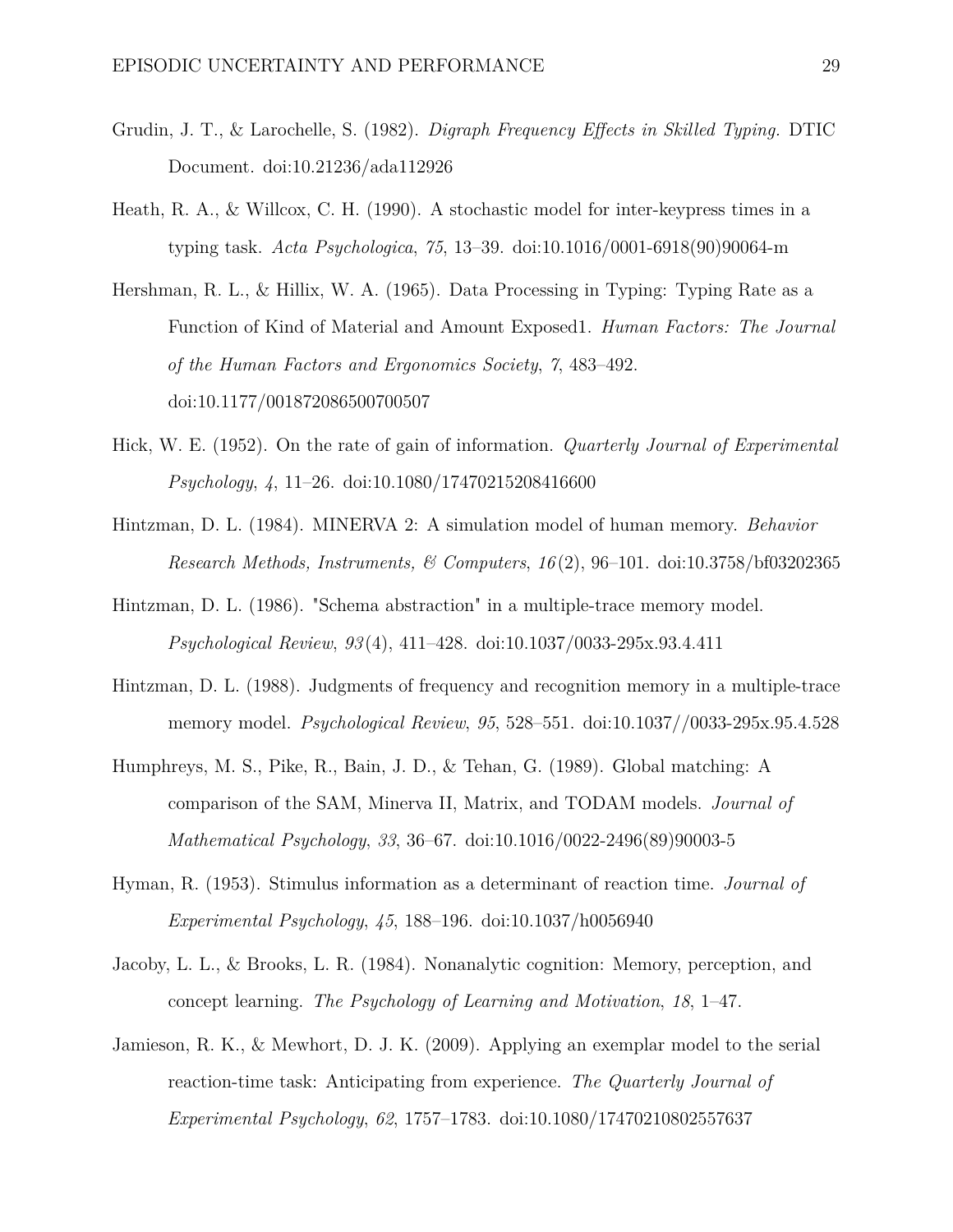- John, B. E. (1996). TYPIST: A theory of performance in skilled typing. *Human-Computer Interaction*, *11*, 321–355. doi[:10.1207/s15327051hci1104\\_2](https://doi.org/10.1207/s15327051hci1104_2)
- Kolers, P. A., & Roediger, H. L. (1984). Procedures of mind. *Journal of Verbal Learning and Verbal Behavior*, *23*, 425–449.
- Logan, G. D. (1983). Time, information, and the various spans in typewriting. In W. E. Cooper (Ed.), *Cognitive aspects of skilled typewriting* (pp. 197–224). Springer-Verlag, New York.
- Logan, G. D. (1988). Toward an instance theory of automatization. *Psychological Review*, *95*, 492–527. doi[:10.1037//0033-295x.95.4.492](https://doi.org/10.1037//0033-295x.95.4.492)
- Logan, G. D. (2018). Automatic control: How experts act without thinking. *Psychological Review*, *125*, 453–485. doi[:10.1037/rev0000100](https://doi.org/10.1037/rev0000100)
- Logan, G. D., & Crump, M. J. C. (2011). Hierarchical control of cognitive processes: The case for skilled typewriting. In B. H. Ross (Ed.), *Psychology of Learning and Motivation* (Vol. 54, pp. 1–27). Elsevier.
- Massaro, D. W., & Lucas, P. A. (1984). Typing letter strings varying in orthographic structure. *Acta Psychologica*, *57*, 109–131.
- Masson, M. E. (1986). Identification of typographically transformed words: Instance-based skill acquisition. *Journal of Experimental Psychology: Learning, Memory, and Cognition*, *12*, 479–488. doi[:10.1037//0278-7393.12.4.479](https://doi.org/10.1037//0278-7393.12.4.479)
- McLeod, P., & Hume, M. (1994). Overlapping mental operations in serial performance with preview: Typing. A reply to Pashler. *The Quarterly Journal of Experimental Psychology*, *47*, 193–199. doi[:10.1080/14640749408401149](https://doi.org/10.1080/14640749408401149)
- Miller, G. A. (1956). The magical number seven, plus or minus two: Some limits on our capacity for processing information. *Psychological Review*, *63*, 81–97. doi[:10.1037/h0043158](https://doi.org/10.1037/h0043158)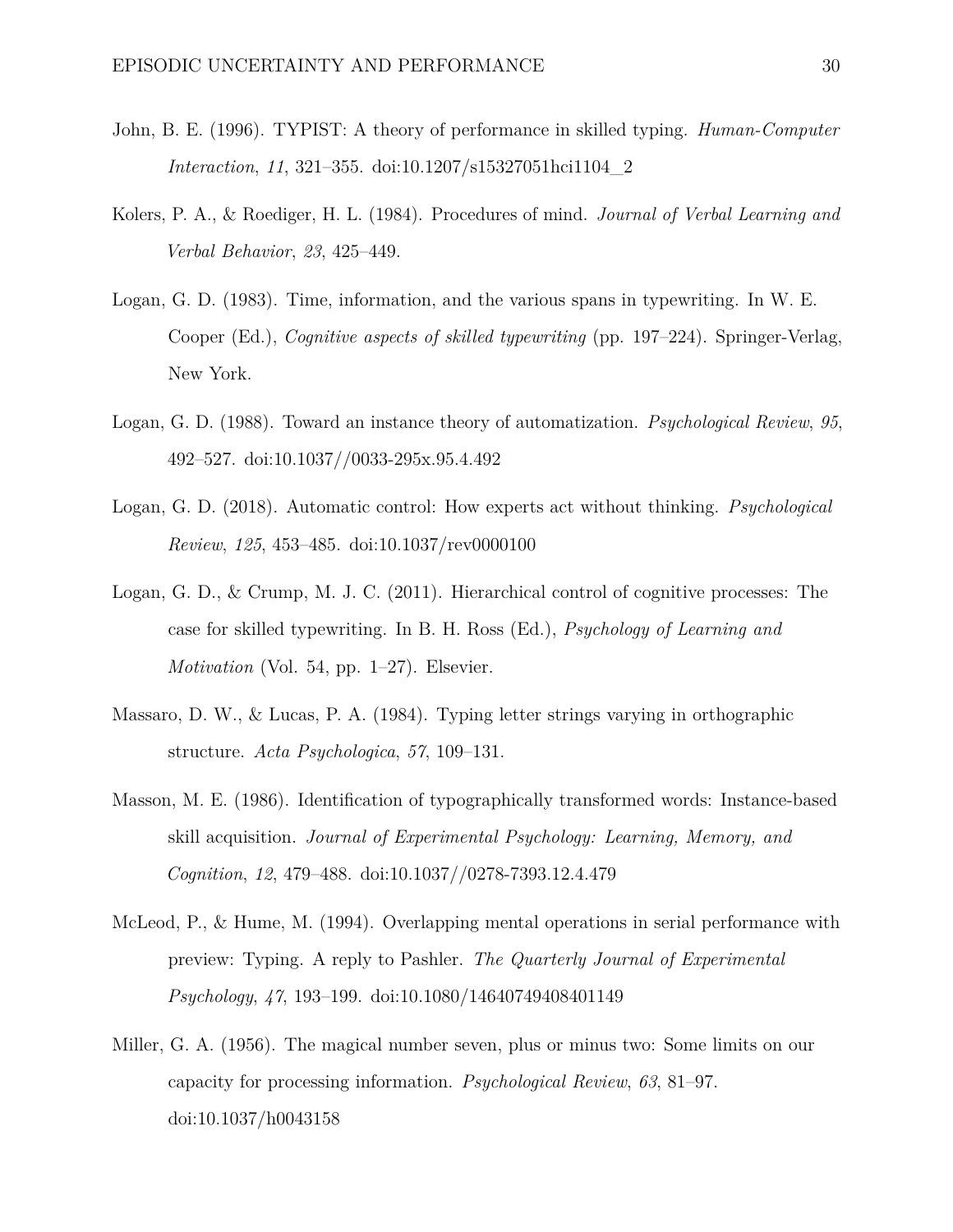- Nissen, M. J., & Bullemer, P. (1987). Attentional requirements of learning: Evidence from performance measures. *Cognitive Psychology*, *19*, 1–32. doi[:10.1016/0010-0285\(87\)90002-8](https://doi.org/10.1016/0010-0285(87)90002-8)
- Ostry, D. J. (1983). Determinants of interkey times in typing. *Cognitive Aspects of Skilled Typewriting*, 225–246.
- Pashler, H. (1994a). Comment on McLeod and Hume, overlapping mental operations in serial performance with preview: Typing. *The Quarterly Journal of Experimental Psychology*, *47*, 201–205. doi[:10.1080/14640749408401150](https://doi.org/10.1080/14640749408401150)
- Pashler, H. (1994b). Overlapping mental operations in serial performance with preview. *The Quarterly Journal of Experimental Psychology*, *47*, 161–191. doi[:10.1080/14640749408401148](https://doi.org/10.1080/14640749408401148)
- Pinet, S., Ziegler, J. C., & Alario, F.-X. (2016). Typing is writing: Linguistic properties modulate typing execution. *Psychonomic Bulletin & Review*, *23*, 1898–1906.
- Proctor, R. W., & Schneider, D. W. (2018). Hick's law for choice reaction time: A review. *Quarterly Journal of Experimental Psychology*, *71*, 1281–1299. doi[:10.1080/17470218.2017.1322622](https://doi.org/10.1080/17470218.2017.1322622)
- Rumelhart, D. E., & McClelland, J. L. (1986). *Parallel distributed processing, Explorations in the microstructure of cognition, Volume 1: Foundations*. Cambridge, Mass.: MIT Press.
- Rumelhart, D. E., & Norman, D. A. (1982). Simulating a skilled typist: A study of skilled cognitive-motor performance. *Cognitive Science*, *6*, 1–36. doi[:10.1016/s0364-0213\(82\)80004-9](https://doi.org/10.1016/s0364-0213(82)80004-9)
- Salthouse, T. A. (1984). Effects of age and skill in typing. *Journal of Experimental Psychology: General*, *113*, 345–371. doi[:10.1037//0096-3445.113.3.345](https://doi.org/10.1037//0096-3445.113.3.345)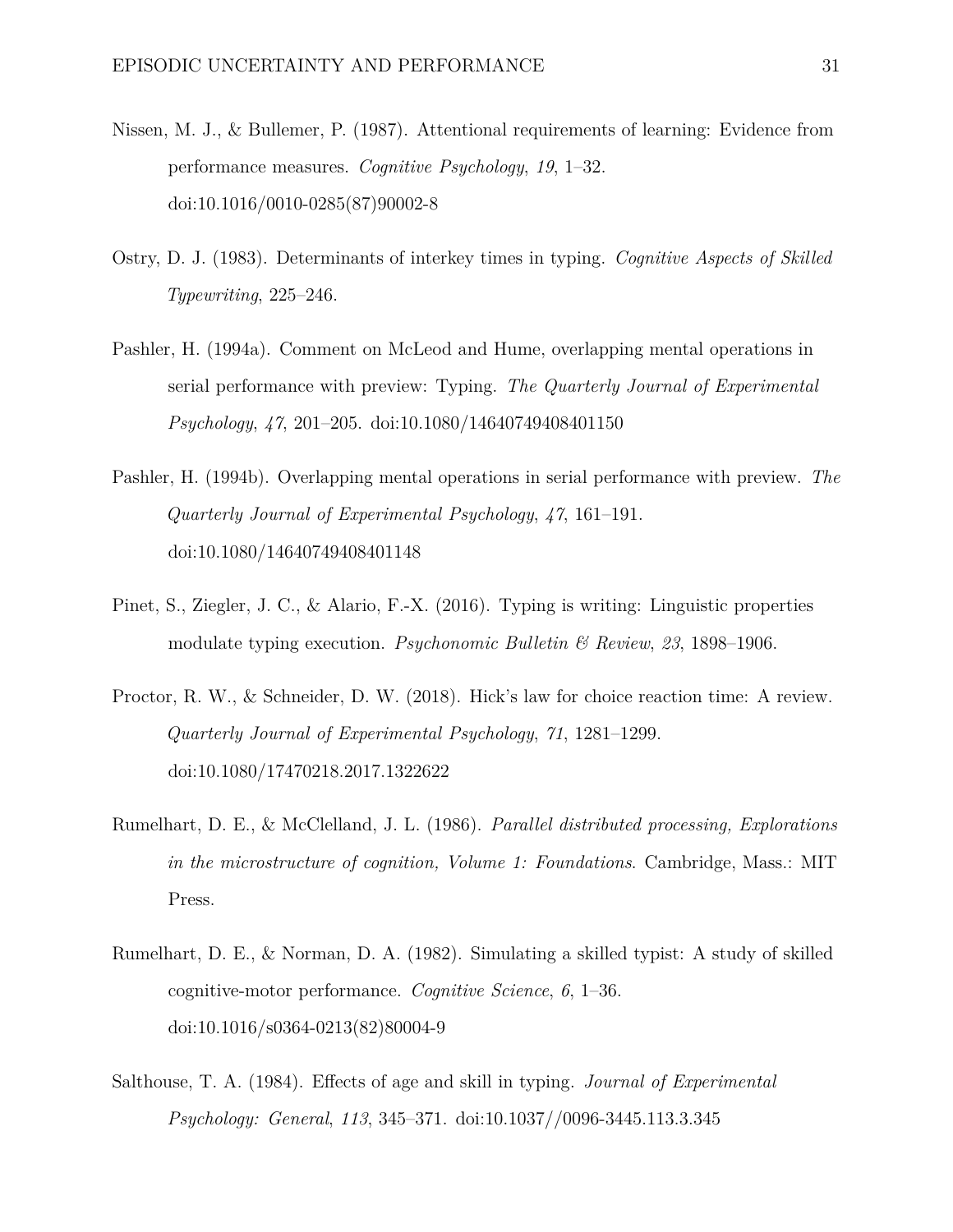- Salthouse, T. A. (1986). Perceptual, cognitive, and motoric aspects of transcription typing. *Psychological Bulletin*, *99*, 303–319. doi[:10.1037//0033-2909.99.3.303](https://doi.org/10.1037//0033-2909.99.3.303)
- Shaffer, L. H. (1973). Latency mechanisms in transcription. *Attention and Performance IV*, 435–446.
- Shaffer, L. H., & Hardwick, J. (1968). Typing performance as a function of text. *The Quarterly Journal of Experimental Psychology*, *20*, 360–369. doi[:10.1080/14640746808400175](https://doi.org/10.1080/14640746808400175)
- Shannon, C. E., & Weaver, W. (1949). *The mathematical theory of communication*. Urbana: University of Illinois press.
- Terzuolo, C. A., & Viviani, P. (1980). Determinants and characteristics of motor patterns used for typing. *Neuroscience*, *5*, 1085–1103. doi[:10.1016/0306-4522\(80\)90188-8](https://doi.org/10.1016/0306-4522(80)90188-8)
- Van Selst, M., & Jolicoeur, P. (1994). A solution to the effect of sample size on outlier elimination. *The Quarterly Journal of Experimental Psychology*, *47A*, 631–650. doi[:10.1080/14640749408401131](https://doi.org/10.1080/14640749408401131)
- Vinson, D. W. (2017). *Quantifying Context and its Effects in Large Natural Datasets* (PhD Thesis). University of California, Merced.
- Will, U., Nottbusch, G., & Weingarten, R. (2006). Linguistic units in word typing: Effects of word presentation modes and typing delay. *Written Language & Literacy*, *9*, 153–176. doi[:10.1075/wll.9.1.10wil](https://doi.org/10.1075/wll.9.1.10wil)
- Wu, C., & Liu, Y. (2008). Queuing Network Modeling of Transcription Typing. *ACM Transactions on Computer-Human Interaction*, *15*, 1–45. doi[:10.1145/1352782.1352788](https://doi.org/10.1145/1352782.1352788)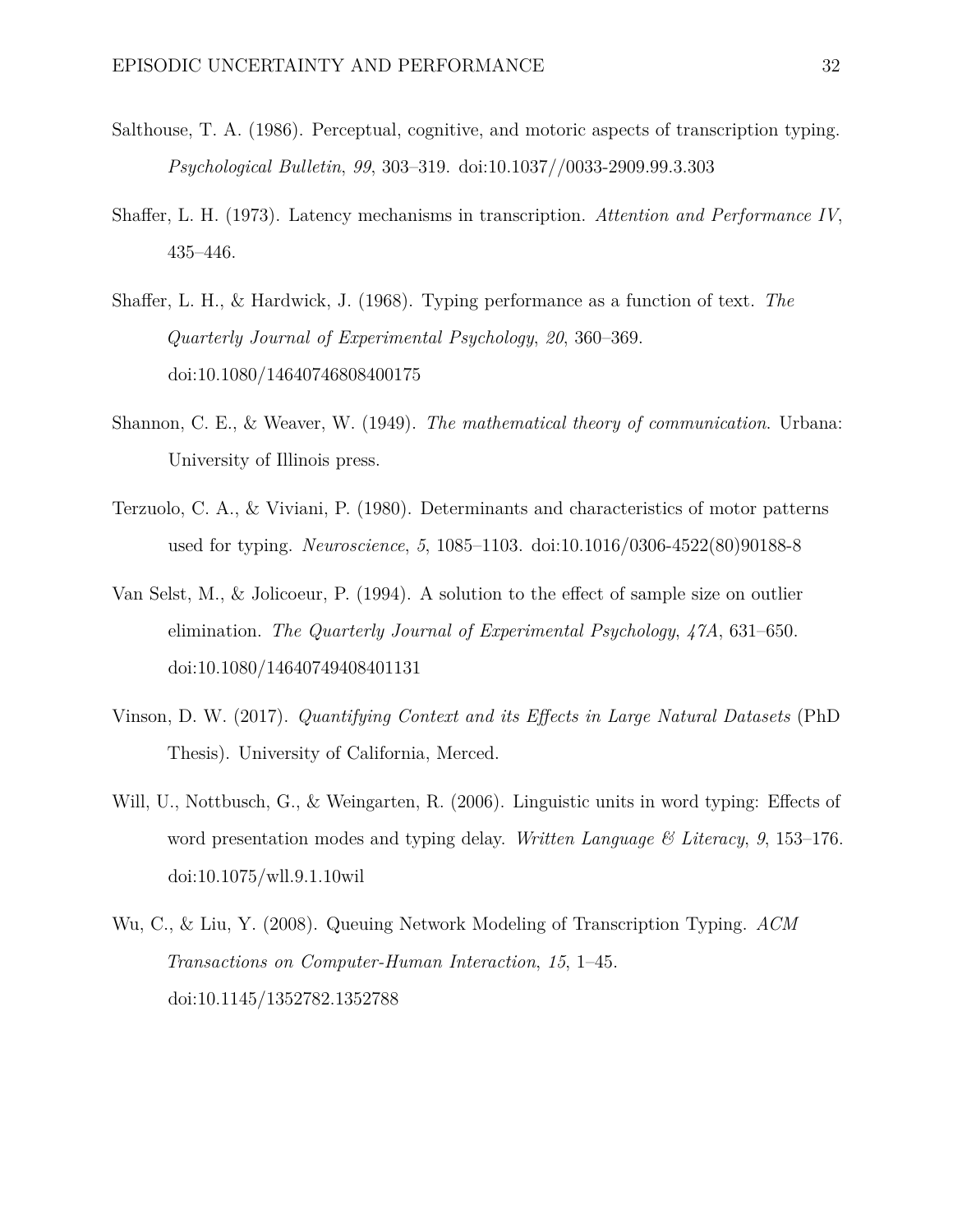<span id="page-32-0"></span>

*Figure 1* . Mean interkeystroke intervals (ms) as a function of word length (panels) and letter position. Error bars represent 95% confidence intervals around the mean typing speed.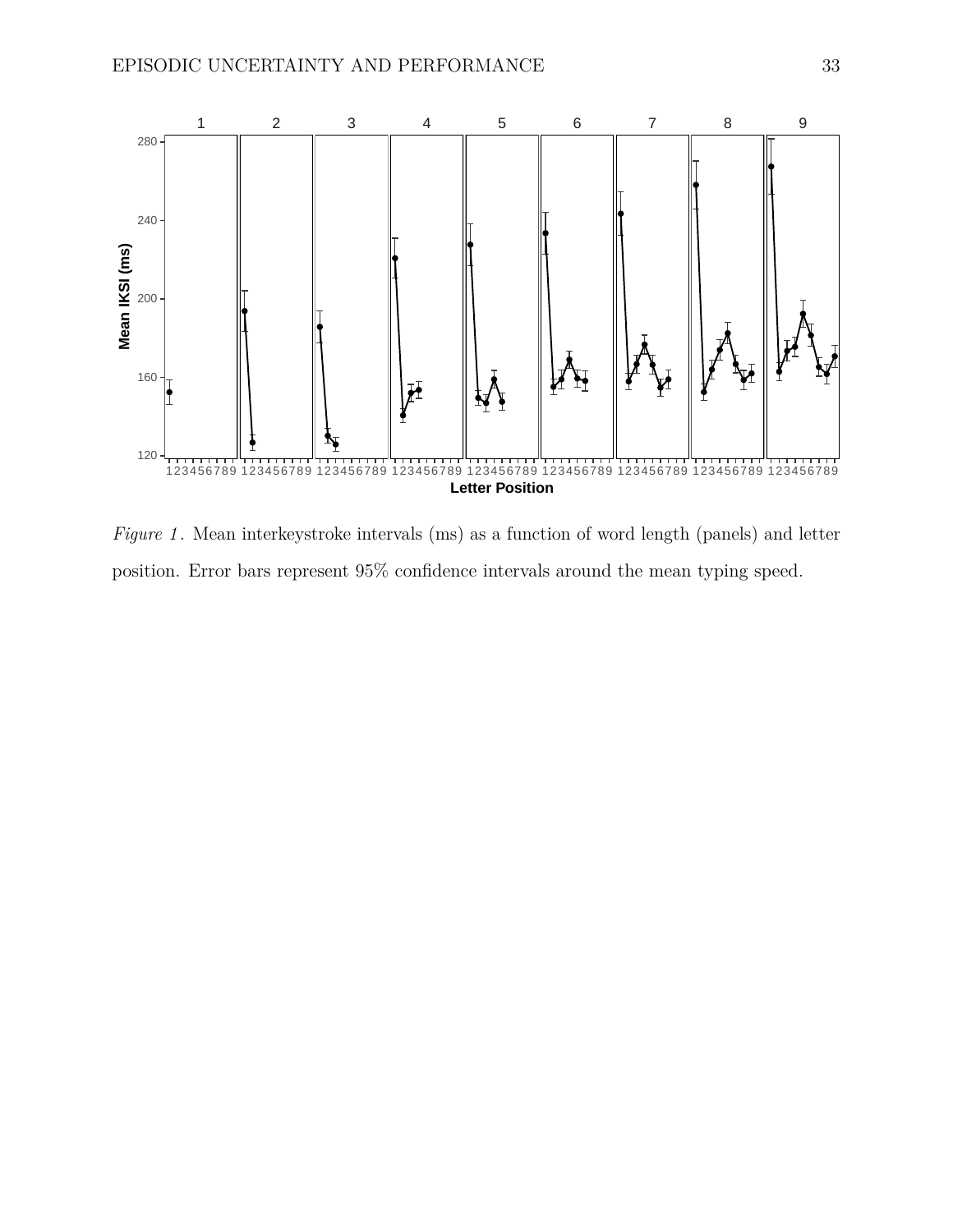<span id="page-33-0"></span>

*Figure 2*. Panel A shows first-letter slowing as mean IKSI (ms) differences between 2nd and 1st letter positions as a function of word length. Panel B shows mean IKSI differences (ms) between the middle and 2nd letter positions as a function of word length. The middle position indicates the peak middle letter position from each word length. Error bars represent 95% confidence intervals around the mean difference scores.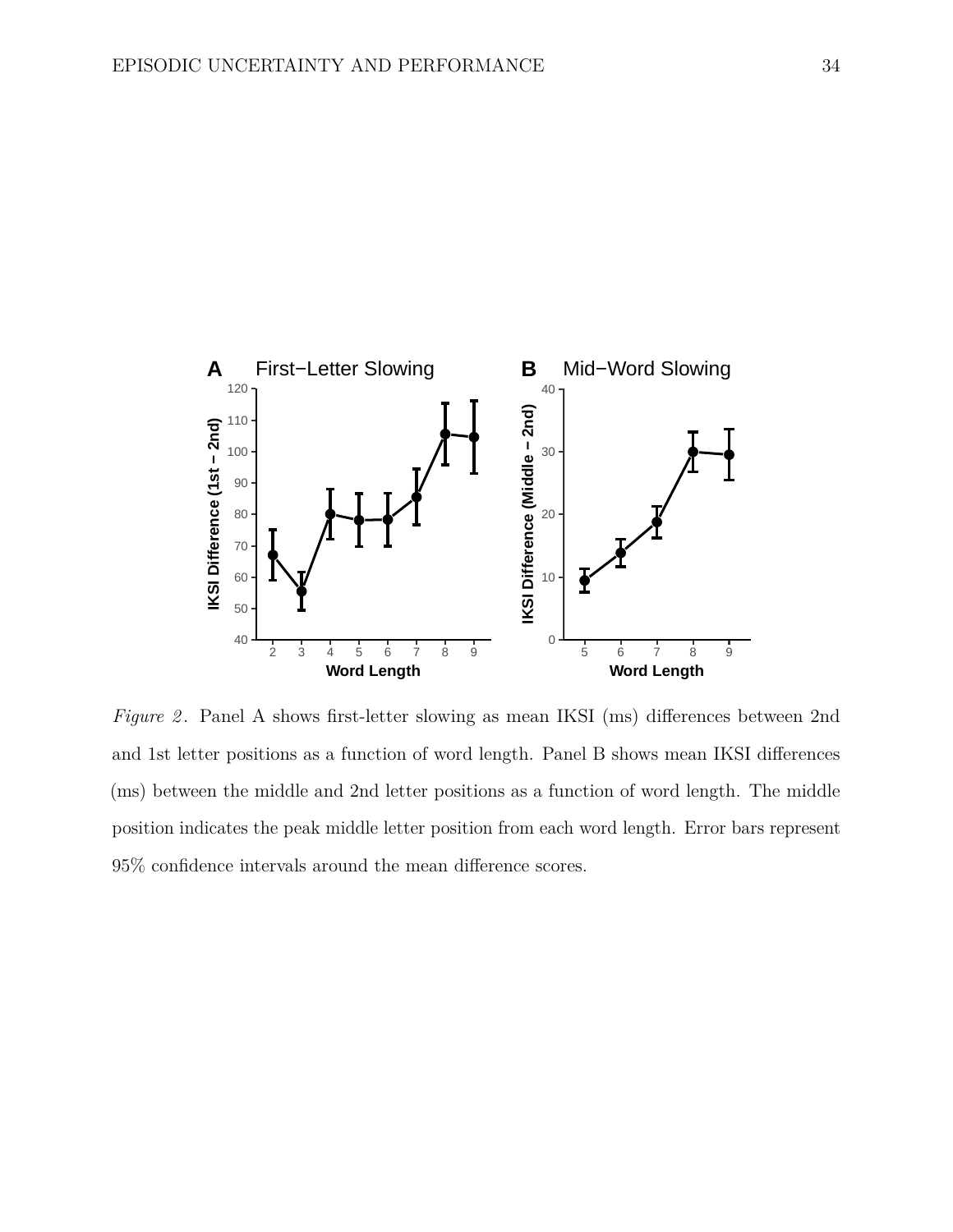<span id="page-34-0"></span>

*Figure 3*. Letter uncertainty (H, from Google n-gram corpus) for each letter position as a function of word length and calculated using unigram position probabilities (square) or conditionalized using N-1 bigram letter probabilities (triangle).

<span id="page-34-1"></span>

*Figure 4*. Mean interkeystroke interval (ms) for each letter position and word length is plotted as a function of letter uncertainty (H) calculated using unigram position probabilities (A) or conditionalized using N-1 bigram probabilities (B).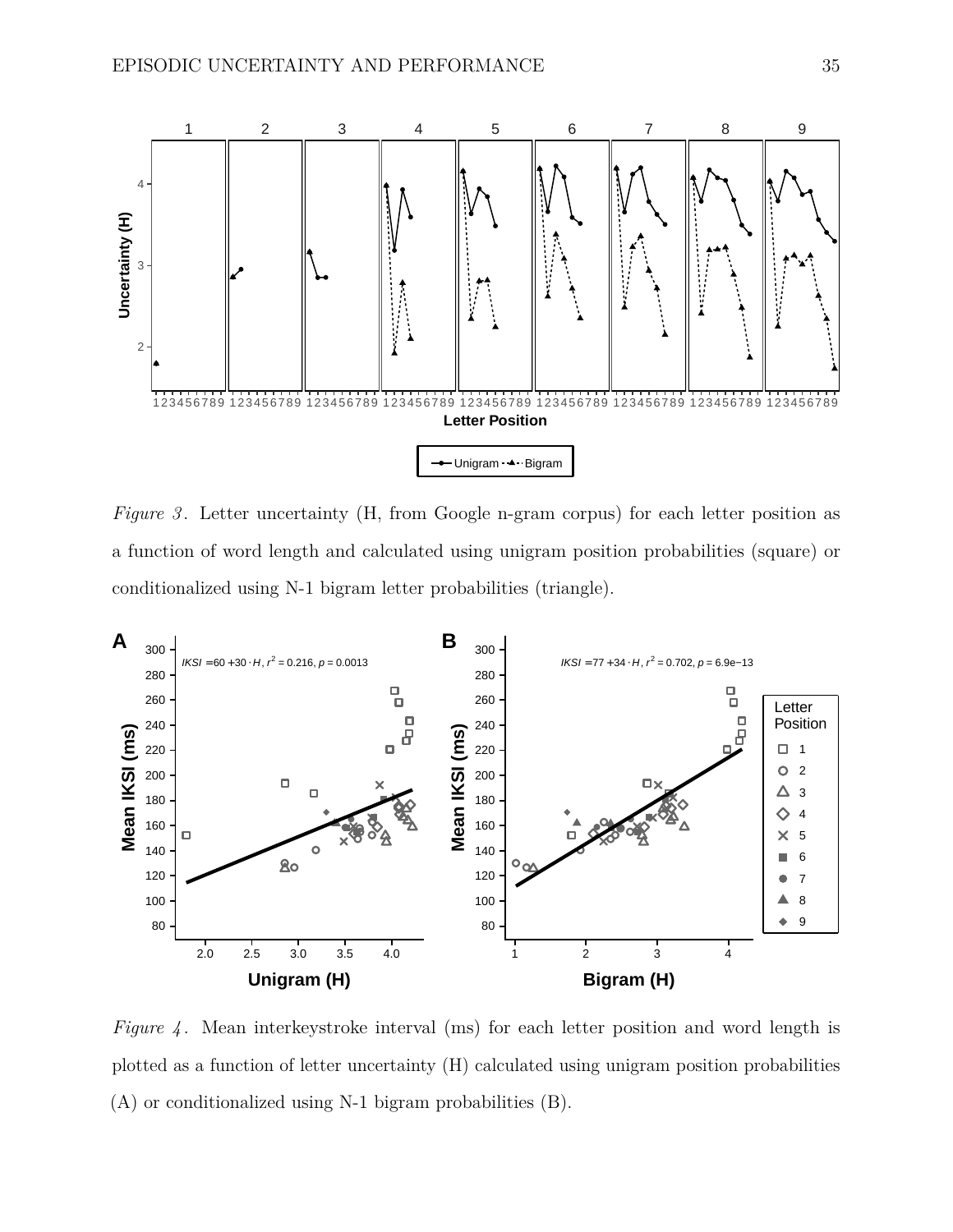<span id="page-35-0"></span>

*Figure 5*. Simulated mean reaction times for each condition from Hyman (1953), as a function of number of bits in each condition. Each facet represents amount of practice, from 10 to 5000 traces.